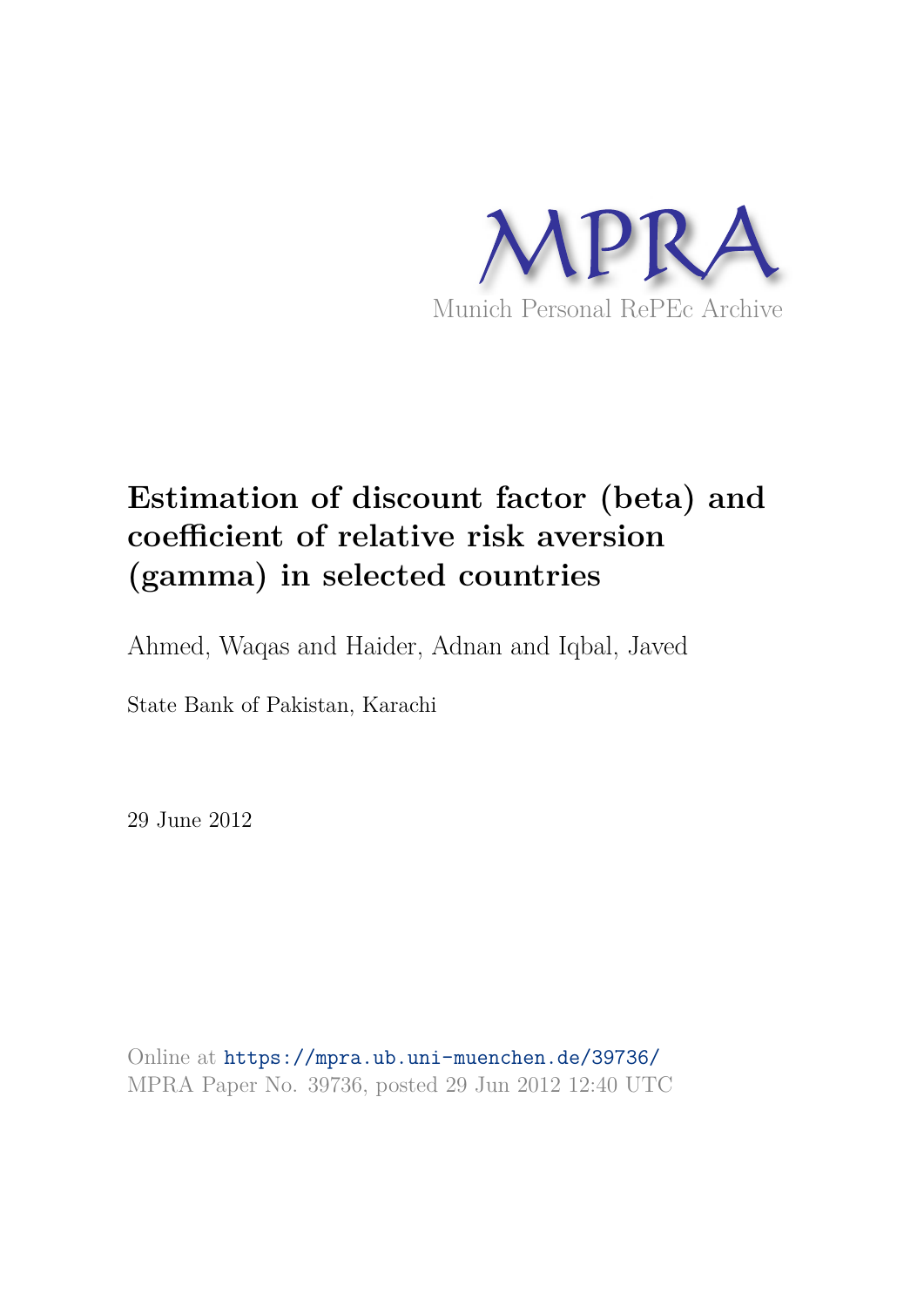# Estimation of Discount Factor  $\beta$  and Coefficient of Relative Risk Aversion  $\gamma$  in Selected Countries

Waqas Ahmed†∗, Adnan Haider ‡ and Javed Iqbal†

† Research Department, State Bank of Pakistan. ‡ Monetary Policy Department, State Bank of Pakistan.

June 29, 2012

Abstract: We estimate the long-run discount factor for a group of developed and developing countries through standard methodology incorporating adaptive expectations of inflation. We find that the discount factor of developing countries is relatively nearer to unity as compared to that of the developed countries. In the second part, while considering a standard Euler equation for household's intertemporal consumption, we estimate the parameter of constant relative risk aversion (CRRA) for Pakistan by using the Generalized Method of Moments (GMM) approach. The resulting parameter value of CRRA confirms to the empirical range for developing countries (as given in, Cardenas and Carpenter, 2008). The GMM estimator for the discount factor reinforces its result from the first part of the paper. Consequently we show that different combination values for both the parameters result in different (in terms of magnitude) impulse response functions, in response to tight monetary policy shocks in a simple New Keynesian macroeconomic model.

Keywords: Discount Factor, Risk Aversion, Euler Equation, GMM. **JEL Classifications:** C13, D91, E21.

<sup>∗</sup>Corresponding Author : Waqas Ahmed, Senior Joint Director, Research Department, State Bank of Pakistan. I.I. Chandrigar Road, Karachi-74000, Pakistan. Email:waqas.ahmed@sbp.org.pk, Telephone: +92-21-32453865.

Acknowledgement: This research would not have been possible without the help and advice of Director Research M. Ali Choudhary. We are thankful to Hamza Ali Malik, Sajawal Khan, and Farooq Pasha for their comments and suggestions. Any errors or omissions are the responsibility of the authors. Views expressed here are those of the authors and not necessarily of the State Bank of Pakistan.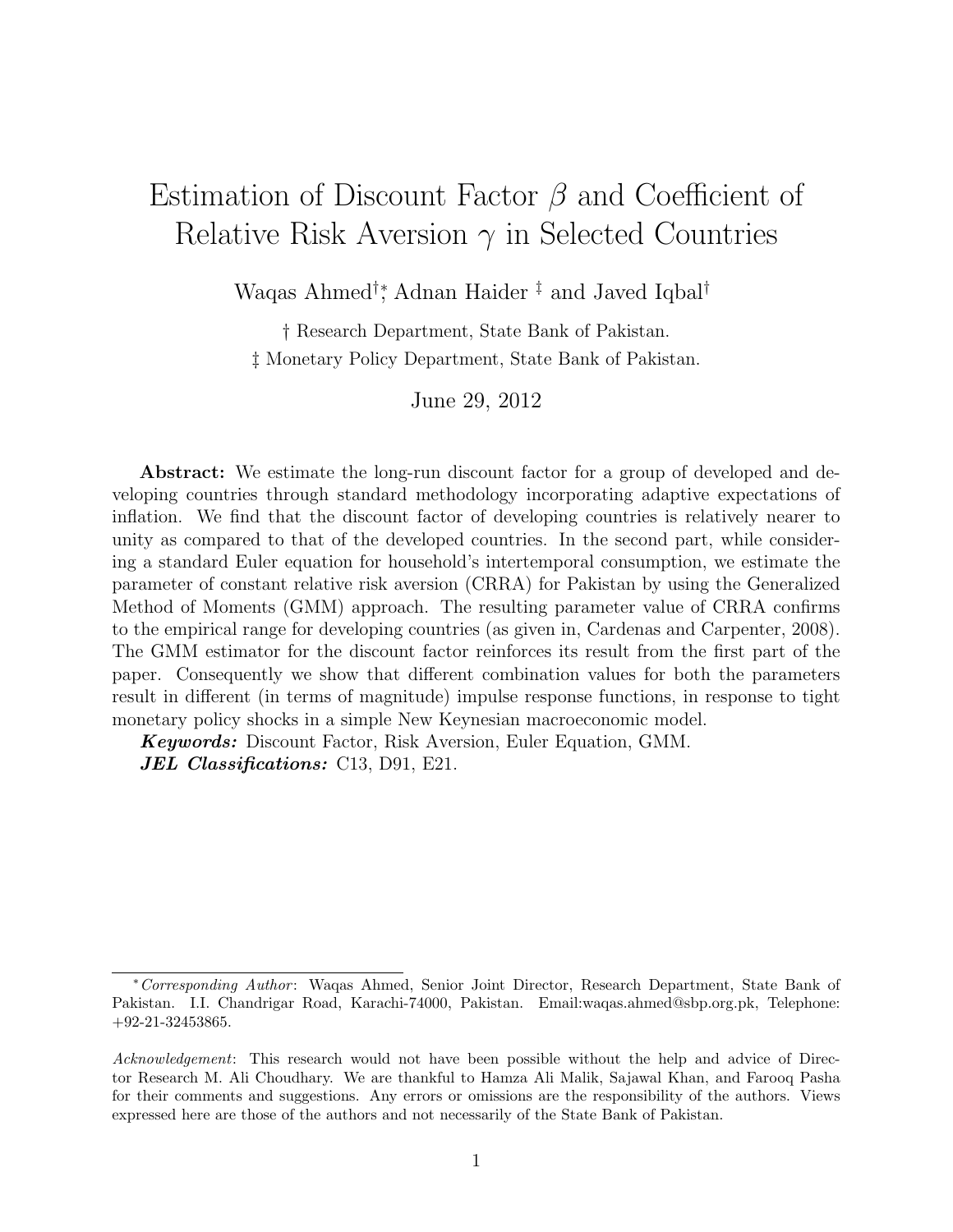## **Contents**

|              | Contents         |                                                                             | $\boldsymbol{2}$        |  |  |  |
|--------------|------------------|-----------------------------------------------------------------------------|-------------------------|--|--|--|
| $\mathbf{1}$ | Introduction     |                                                                             |                         |  |  |  |
| $\bf{2}$     |                  | Intertemporal Discounting                                                   | $\overline{\mathbf{4}}$ |  |  |  |
|              | 2.1              |                                                                             | $\overline{5}$          |  |  |  |
|              | 2.2              |                                                                             | 8                       |  |  |  |
| 3            |                  | Coefficient of Constant Relative Risk Aversion (CRRA) $\gamma$ for Pakistan | 9                       |  |  |  |
|              | 3.1              | Estimation of Euler Equation of Consumption                                 | 11                      |  |  |  |
|              | 3.2              |                                                                             | 13                      |  |  |  |
|              | 3.3              |                                                                             | 14                      |  |  |  |
| 4            |                  | Conclusion                                                                  | 16                      |  |  |  |
|              | References<br>17 |                                                                             |                         |  |  |  |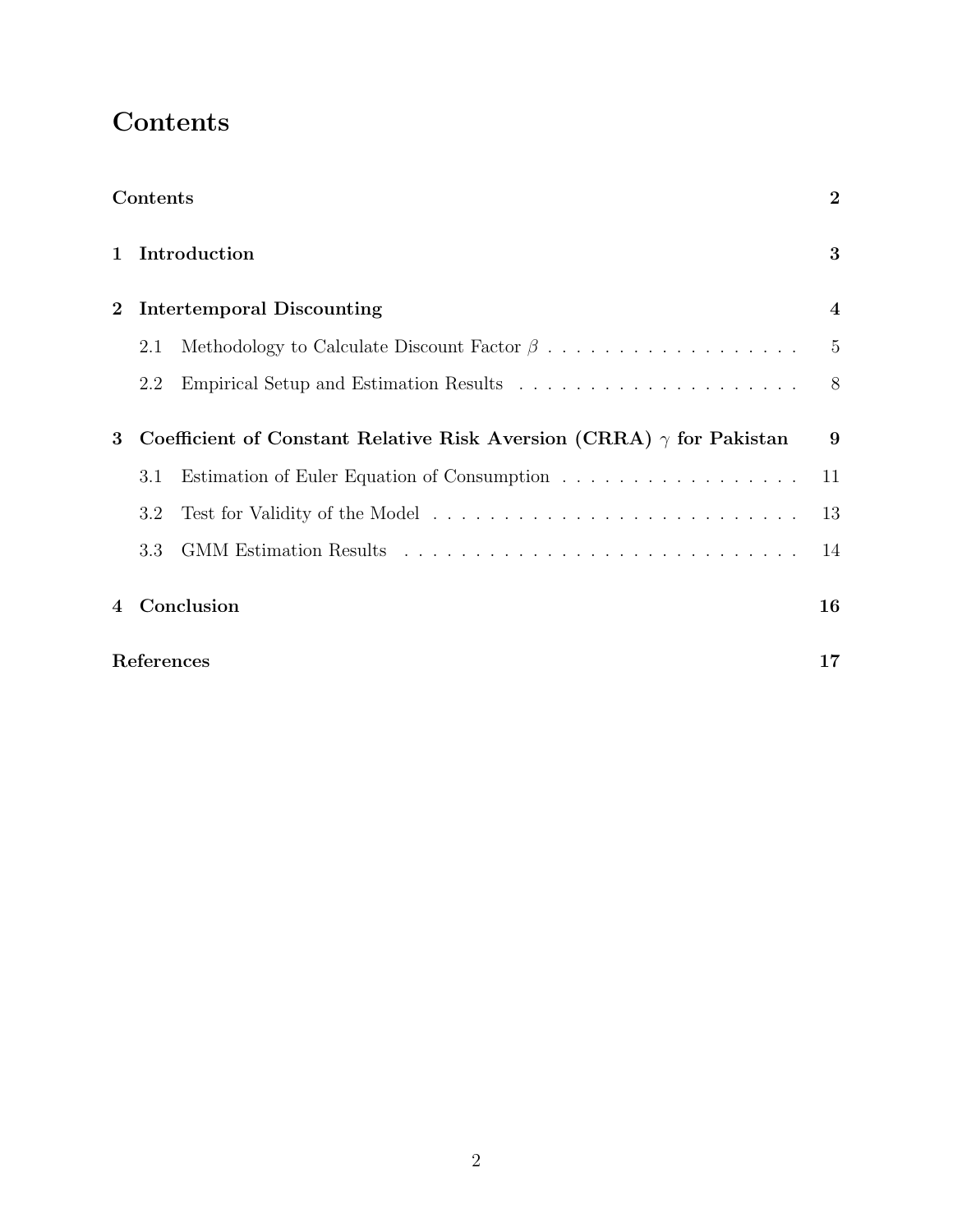### 1 Introduction

It is well understood in economics that when there is a need for intertemporal optimization, it raises the likelihood for discounting of future returns into present day terms, *i.e.*, when economic decisions affecting both the present and the future are being made. All economic agents hence face such discounting issues and tend to have their specific discount factors, which may differ within homogeneous as well as across heterogenous agent space. Households have to intertemporally distribute consumption in order to maximize utility, firms have to manage production over time such that their profits get maximized, policy makers on the other hand are concerned with inter-generational issues, arising due to different fiscal policy stances, and are concerned with maximization of overall social welfare, etc. In short, all economic agents are exposed to the discount factor while dealing intertemporally.

When economic agents make intertemporal decisions they do attach some degree of risk to the future realization of returns. When this degree of risk aversion tends to remain fixed intertemporally then its value is depicted by the intertemporally fixed coefficient of "constant relative risk aversion" (CRRA). Knowing the degree of risk aversion helps in determining the exact extent of the impact of certain policy shocks on real economic variables.

In this paper we make a point that the discount factor of emerging economies is different from that of the developed economies. We also estimate the parameter of constant relative risk aversion (CRRA)  $\gamma$ , through an Euler equation, which shows how households give downward risk, i.e., changes in stable present consumption, a greater weight than upside risk, i.e., likelihood of a windfall raise in future consumption. The purpose of the estimation of these two parameters is purely to highlight their importance, let alone bringing refinement in their representation and estimation, in being different from those of the developed countries following standard calculation and estimation techniques. Since both of these parameters require rather simple and easily available data series (despite of the data frequency issues) we motivate researchers to calibrate these parameters using country specific data rather than relying on the empirically available values for developed countries.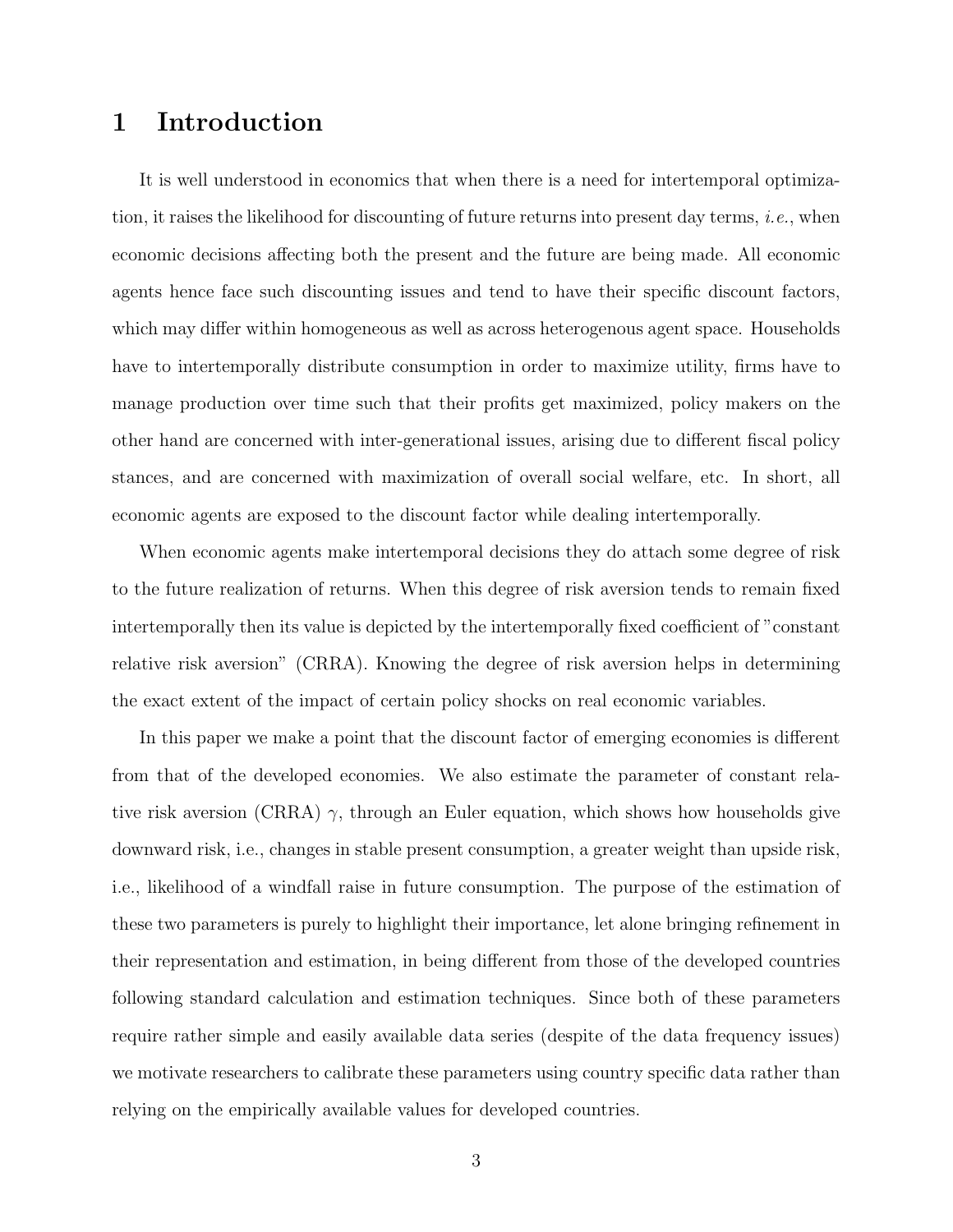The paper follows with the discussion, theoretical parameterization and calculation of the discount factor in the next section. Then the third section is divided into various subsections outlining the literature, construction and estimation of Euler equation for consumption. Statistical testing procedures and results for the coefficient of CRRA follows. In the end, we also show that different values of the discount factor and corresponding CRRA coefficient provide impulse responses with different magnitudes from a simple calibrated macroeconomic model.

### 2 Intertemporal Discounting

Macroeconomic models are complex in nature as they try to establish links between different economic agents who are all otpimizing their returns intertemporally. In doing so these agents need to discount their future returns all the times in order to make decisions in the present. No doubt, when we talk about discount factor it is as subjective as it can be. All households or producers in the same economy can have different basis for their different subjective discount factors. As a result, empirically speaking, there are numerous discount factors in an economy at any given time. But the real issue is that how to first capture this vast information on discount factors and second how to use them in an economic model which is already mathematically challenging. Same has been concluded by Goldin (2007).

The issue of discount factor subjectivity which makes macroeconomic modeling a challenge, both in its solution and tractability, has to be resolved so that such a proxy be found that can represent the discount factor for all the heterogeneous economic agents in the model. As a result we keep reverting back to the standard Fisher equation (see the model in section 2.2 below) that links interest rate and inflation to the discount factor. Interest rate has two definitions to it, one in nominal terms and the other in real terms. Simply, interest rate is the nominal rate of return on capital assets whereas when it is adjusted for inflation it is called real interest rate. Nominal interest rate is not the appropriate anchor of interest rate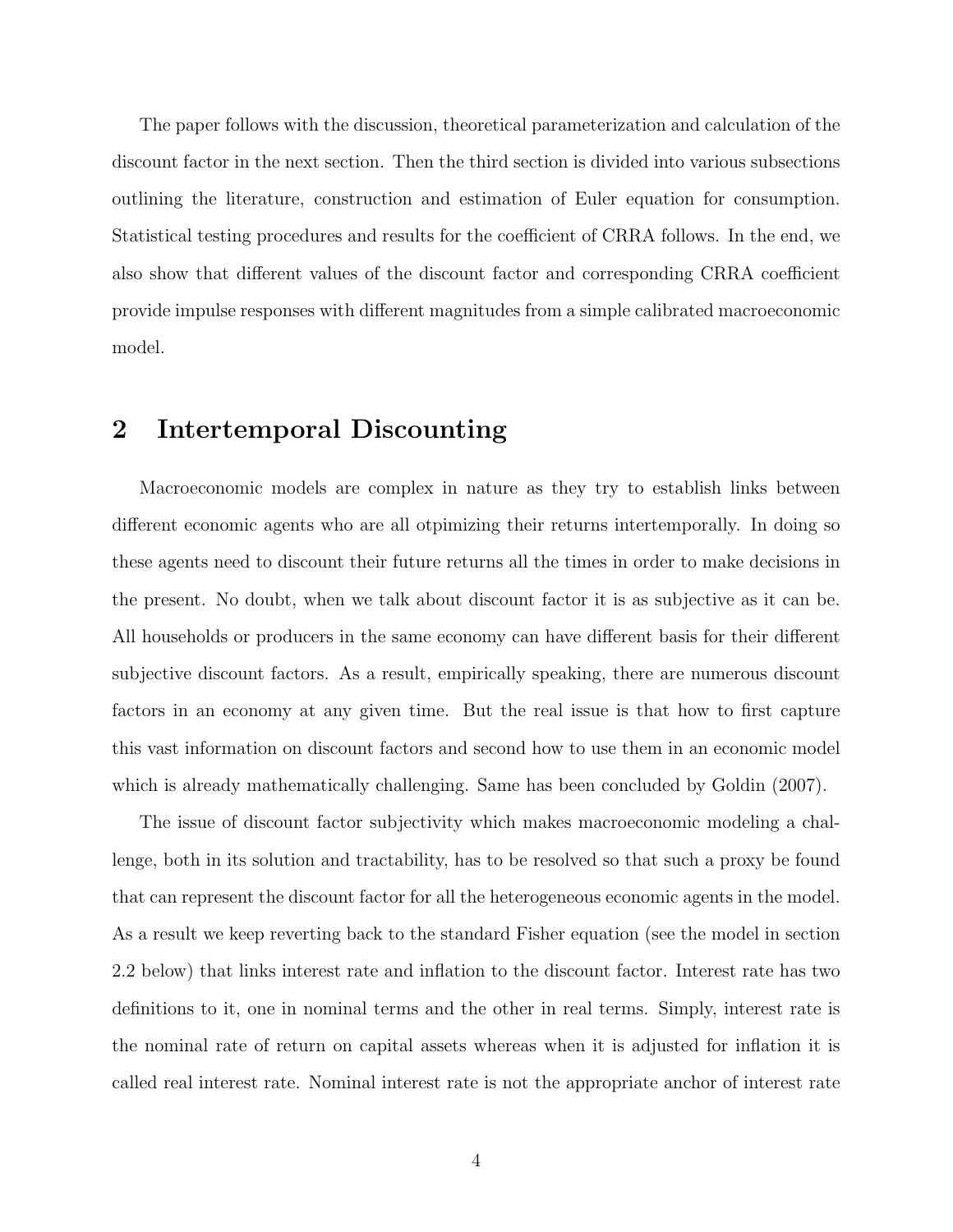as inflation has to be considered in decision making by the economic agents because it tends to erode the real value of assets. Future inflation expectations based on lagged inflation level (technically explained by the term "adaptive inflation expectations") are gernerally used to convert the interest rate from nominal to real.

The issue with incorporation of such objectivity in determining the discount factor is that we cannot comment on the intertemporal decision making practices of the economic agents because we are tending to impose such a discount factor on them that may not be the one they follow in real. However, still the logical foundation of this particular method of calculating the discount factor is strong because, while keeping other factors constant, interest rate and inflation do effect intertemporal decision making of all economic agents. The degree of their importance, when compared with other subjective factors of interest, may be relatively lower but they do matter most of the times. This is the reason that we find almost no discussion in macroeconomic calibrated models on discounting behaviors of the economic agents as the behavior has been imposed upon them. This imposition of the discount factor may be relatively better matched with the subjective empirical evidence if any. However, it is difficult to generalize even this much in case of developing countries let alone existence of any solid empirical investigation being available.

Going forward with the calculations of the discount factor, it should be kept in mind that the purpose of this paper is not to discuss the issues of having a single economy wide discount factor. The main purpose is to point out that researchers should use actual data to calculate the parameter instead of taking it as it is from empirical literature especially on developed countries.

#### 2.1 Methodology to Calculate Discount Factor  $\beta$

The steady-state discount factor can be easily derived from the optimization conditions of households. The infinite-lived households derive their life time utility based on consumption  $c_t$ , real money balances  $\frac{M_t}{P_t}$ , and leisure  $(1 - n_t)$ .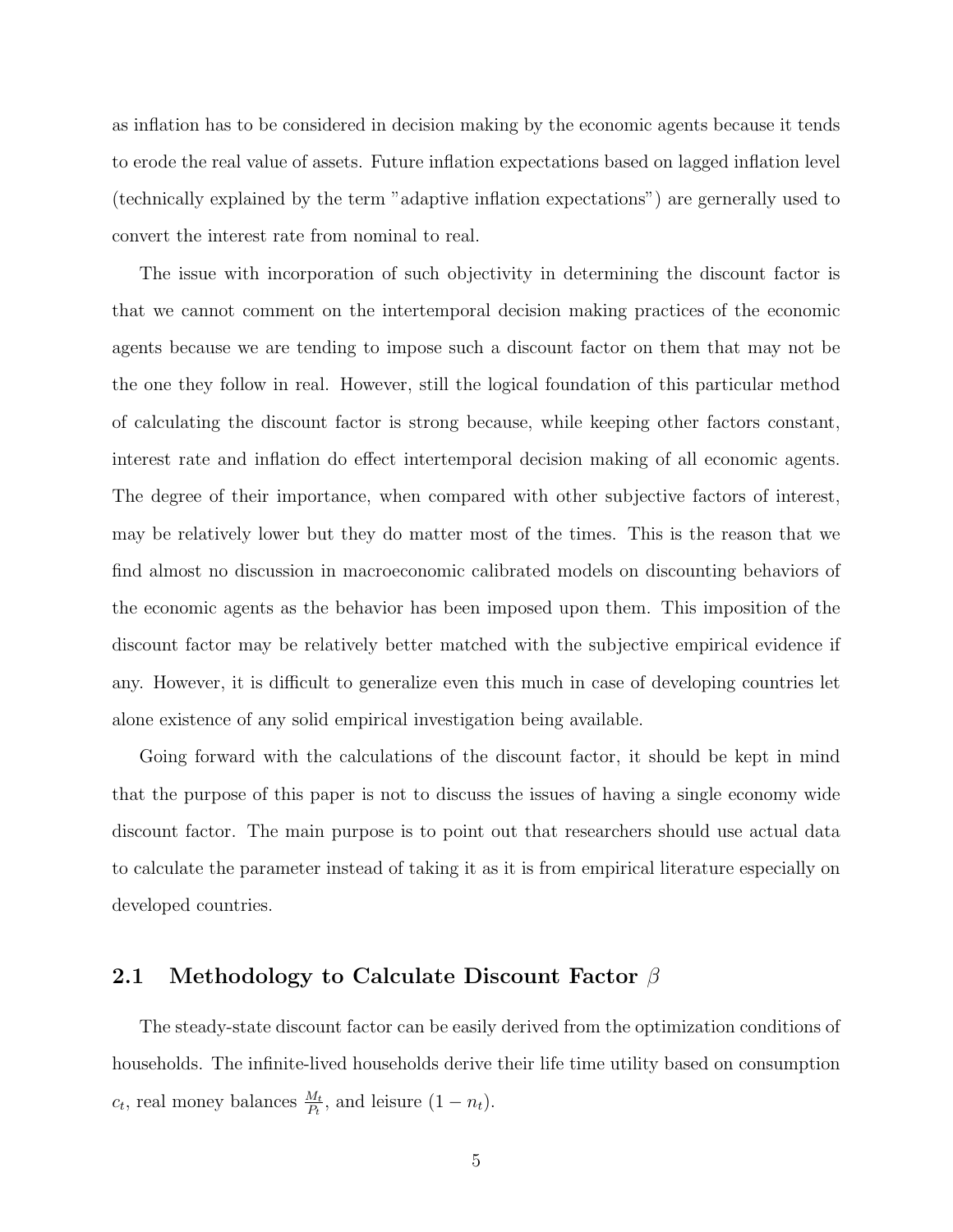$$
\mathbb{U}_0 = \mathbb{E}_t \sum_{i=0}^{\infty} \beta^i U_i \left[ c_{t+i}, \frac{M_{t+i}}{P_{t+i}}, (1 - n_{t+i}) \right]
$$
 (1)

where  $\beta \in (0,1)$  is subjective discount factor. For analytical simplicity, utility function is assumed to be separable and its specification is given as:

$$
U_i\left[c_{t+i}, \frac{M_{t+i}}{P_{t+i}}, (1 - n_{t+i})\right] = \frac{(c_{t+i})^{1-\gamma}}{1-\gamma} + \frac{\zeta_{m,t+i}}{1-\eta} \left(\frac{M_{t+i}}{P_{t+i}}\right)^{1-\eta} + \frac{(1 - n_{t+i})^{1-\nu}}{1-\nu}
$$
(2)

where  $\gamma > 1, (\gamma \neq 1)$  is the parameter of risk aversion,  $\eta \in (0,1)$  is the inverse of interest elasticity of money demand,  $\nu \in (0, 1)$  is the inverse elasticity of labor supply and  $\zeta_{m,t}$  is the stochastic shock to money demand.

It is also assumed that  $\frac{\partial U_t}{\partial (0)} \succ 0$  and  $\frac{\partial^2 U_t}{\partial (0)^2}$  $\frac{\partial^2 U_t}{\partial (o)^2} \prec 0$  which implies that the utility function follows increasing and diminishing return in each of its arguments.

This above specification is consistent with standard textbook New-Keynesian Model, see for example Gali(2008) and Walsh(2010). Each agent maximizes his lifetime utility (1) based on the following intertemporal budget constraint:

$$
c_t + \frac{M_t}{P_t} + \frac{B_t}{P_t} = \frac{W_t}{P_t} n_t + \frac{M_{t-1}}{P_t} + (1 + i_{t-1})\frac{B_{t-1}}{P_t} + \Pi_t
$$
\n<sup>(3)</sup>

where  $P_t$  denotes general price level,  $B_t$  denotes interest bearing assets with  $i_t$  as nominal gross return on assets at time t.  $W_t n_t$  is the nominal labor income of the agent and  $\Pi_t$  is the real dividend.

Optimization process solves the following problem as:

$$
\mathcal{L} = \mathbb{E}_t \sum_{i=0}^{\infty} \beta^i \left[ + \lambda_{t+i} \left\{ \begin{array}{l} \frac{(c_{t+i})^{1-\gamma}}{1-\gamma} + \frac{\zeta_{m,t+i}}{1-\eta} (\frac{M_{t+i}}{P_{t+i}})^{1-\eta} + \frac{(1-n_{t+i})^{1-\nu}}{1-\nu} \\ + \lambda_{t+i} \left\{ \begin{array}{l} \frac{W_{t+i}}{P_{t+i}} n_{t+i} + \frac{M_{t+i-1}}{P_{t+i}} + (1+i_{t+i-1}) \frac{B_{t+i-1}}{P_{t+i}} + \Pi_{t+i-1} \\ c_{t+i} - \frac{M_{t+i}}{P_{t+i}} - \frac{B_{t+i}}{P_{t+i}} \end{array} \right\} \right]
$$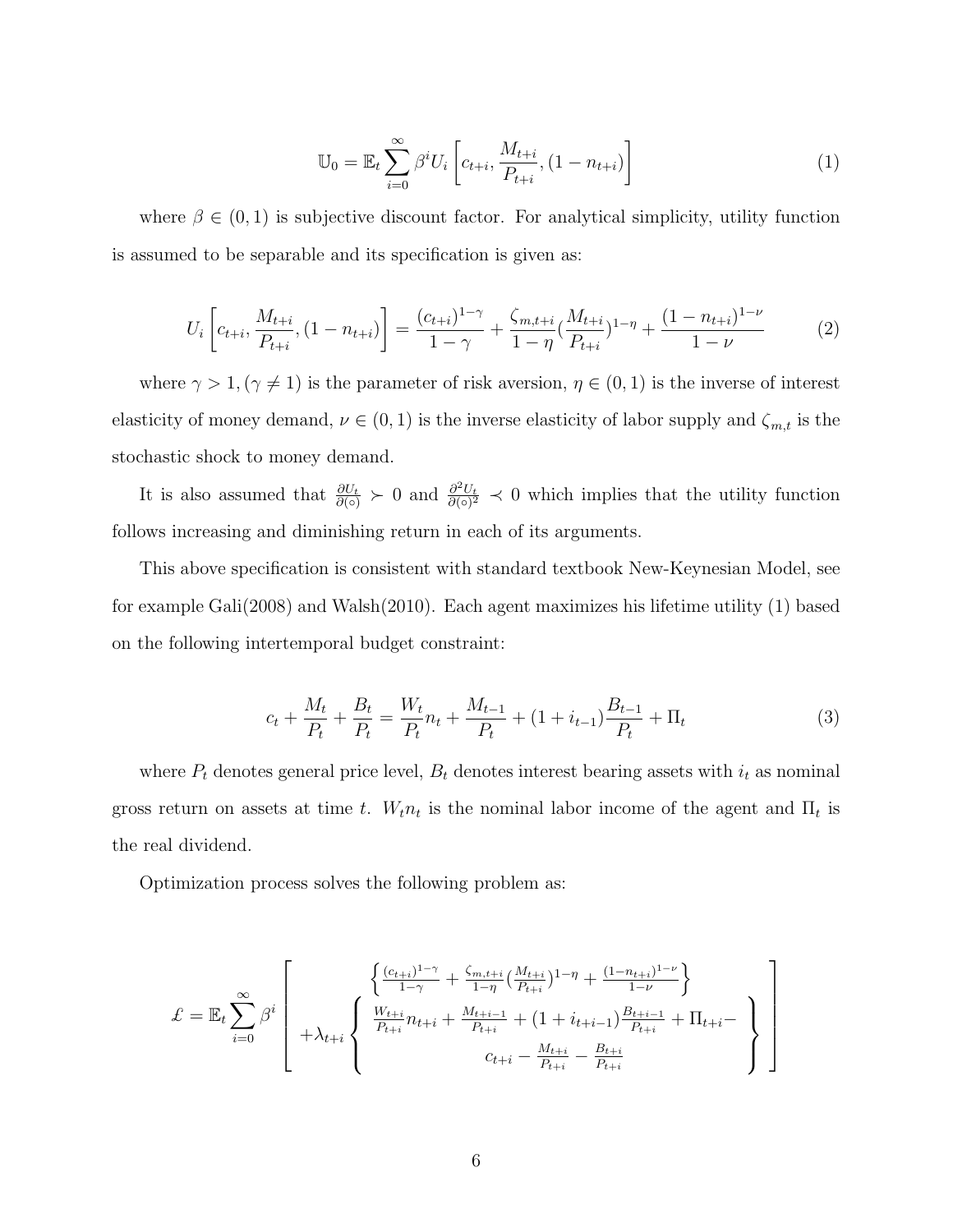where  $\lambda_t$  is the langrange multiplier associated with the budget constraint (3). The solution of the above problem yields the following first order conditions (FOCs):

$$
c_t^{-\gamma} = \lambda_t \tag{4}
$$

$$
\zeta_{m,t} \left( \frac{M_t}{P_t} \right)^{-\eta} = \lambda_t \left( 1 - \beta \frac{\mathbb{E}_t \lambda_{t+1}}{\lambda_t} \frac{P_t}{\mathbb{E}_t P_{t+1}} \right) \tag{5}
$$

$$
(1 - n_t)^{-\nu} = \lambda_t \frac{W_t}{P_t} \tag{6}
$$

$$
\frac{\lambda_t}{P_t} = \beta (1 + i_t) \mathbb{E}_t \left( \frac{\lambda_{t+1}}{P_{t+1}} \right)
$$
\n<sup>(7)</sup>

where  $\pi_t$  is the gross inflation rate which is defined as change in price level:

$$
\pi_{t+1} = \frac{P_{t+1} - P_t}{P_t} \tag{8}
$$

Euler equation of intertemporal consumption can be derived by solving (4) and (7) as:

$$
1 = \beta (1 + i_t) \mathbb{E}_t \left( \frac{c_{t+1}^{-\gamma}}{(1 + \pi_{t+1}) c_t^{-\gamma}} \right)
$$
 (9)

Using standard non-linear Fisher equation,  $(1 + r_t) = (1 + i_t)/(1 + E_t \pi_{t+1})$  which can be expressed in log-linearized form as:  $\hat{r}_t \approx \hat{i}_t - E_t \hat{\pi}_{t+1}$ , (9) can be simplify as:

$$
1 = \beta(1 + r_t)\mathbb{E}_t\left(\frac{c_{t+1}^{-\gamma}}{c_t^{-\gamma}}\right)
$$
\n(10)

Finally, steady state relationship can be obtain by setting  $t = t + 1 = t^*$ . It gives the steady-state discount factor as:

$$
\beta = \frac{1}{(1+r)}\tag{11}
$$

where  $r$  is the long run average real interest rate.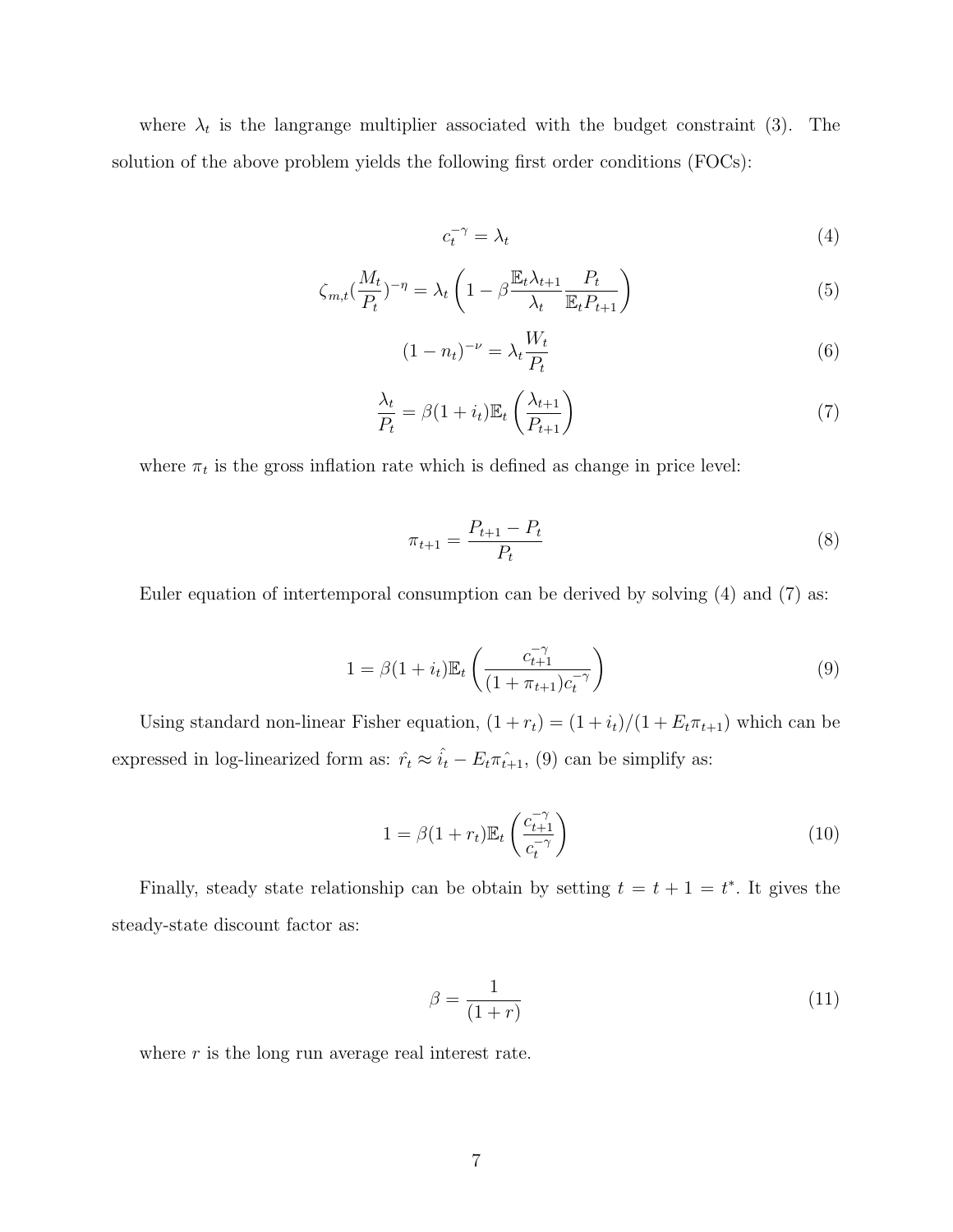### 2.2 Empirical Setup and Estimation Results

We start with simply calculating the real interest rates (RIRs) of a set of emerging and developed economies. The RIR is calculated, in general, by Fisher Equation  $r_r = i_t - E_t \pi_{t+1}$ . However, there is conflict regarding what inflation data to use. Should it be the inflation of the preceding time period, present time or an expected value for the future time period. Using the expected value of inflation is also supported by the common Fisher Hypothesis which delinks the real rate of return from all monetary phenomena. In a time series setting it is straight forward to find an expected value of inflation as it is simply the one period lead value of inflation as compared to the present value of the real rate of return. However, in practice we use the one period lag value for inflation as a proxy for its one period lead value, i.e., we make use of the adaptive expectations hypothesis.

Once the real rate of return (RIR) has been calculated from Fisher Equation the discount factor then can be calculated by the formula:  $\beta = \frac{1}{(1+1)^2}$  $\frac{1}{(1+r)}$  as derived in the previous section. Real interest rate (RIR) can be calculated for the short run as well as for the long run. In the short run the anchor for nominal interest rate is the 3 months government treasury bills whereas the anchor for the long run is the long-term government bond yield with maturities of 3 years and above.

For a group of developed and developing countries we calculate the discount factor based on the Fisher's Hypothesis and using the long-run dimension. The data used is from 1960 to 2010.

We provide the results both for annual and quarterly frequencies because many developing countries lack quarterly data hence using the annual frequency is the only available option. However, quarterly results provide easier comparison especially with USA for which the quarterly discount factor is very commonly known. Also quarterization of the annual parameter value is straightforward in this case, i.e., by dividing the real interest rate by four.

Table 1 below shows that the discount factor is negatively correlated with the real interest rate, i.e., higher the RIR lower is the discount factor  $\beta$  and vice versa. The values for  $\beta$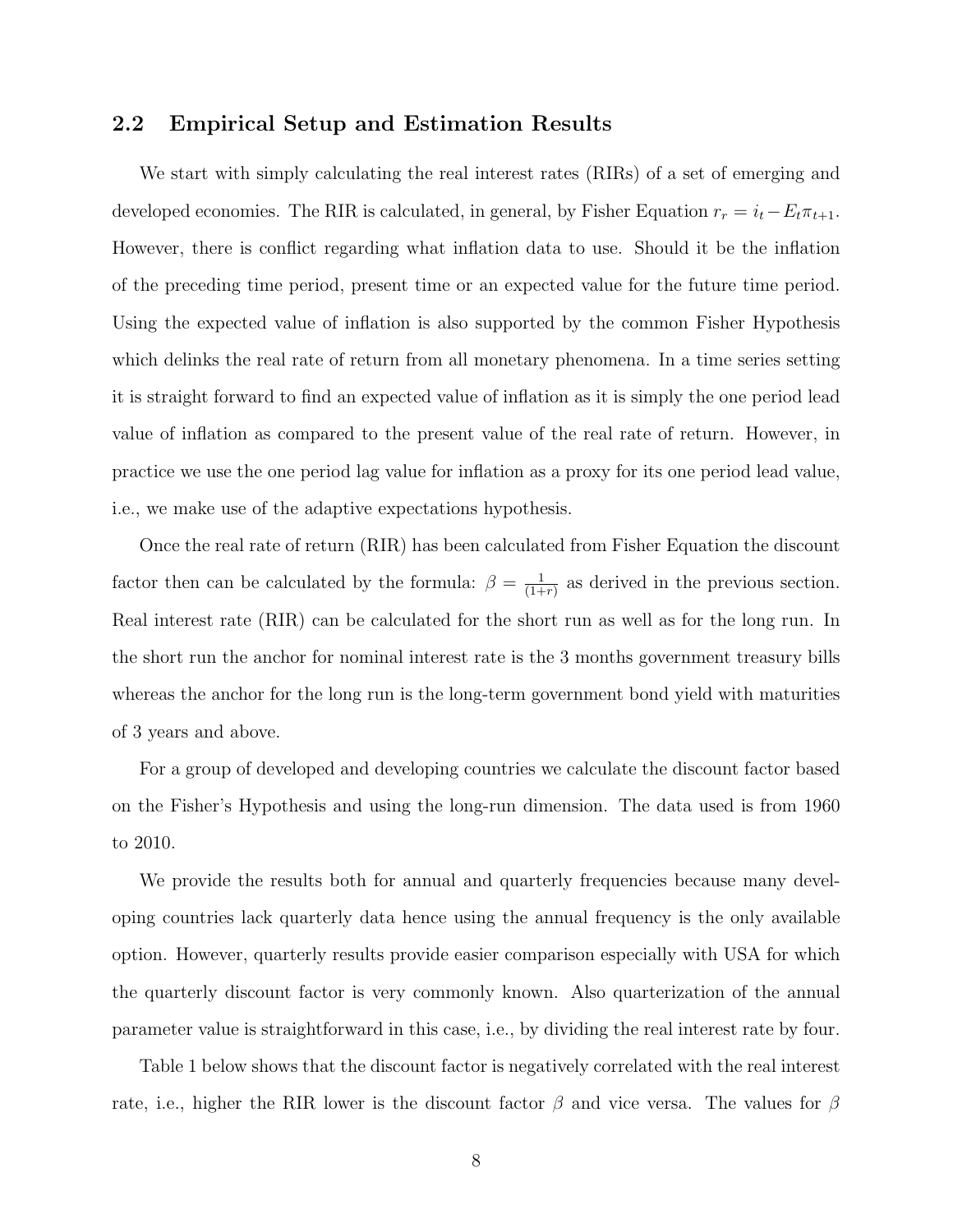calculated on annual frequency show better comparison with each other because they are quite different for different countries whereas the quarterly values are relatively closer to each other. South Korea has the lowest discount factor whereas Pakistan, India and Nepal have discount factors almost near to one. It may be evident from this exercise that economic agents are more Impatient in countries with very high discount factors as compared to the countries with smaller discount factors. But this result cannot be generalized as such since the objectivity of the purpose of having a single discount factor for all the agents operating in an economy stops their respective subjectivities to creep in (as discussed above).

| Countries     | USA         | Pakistan | South Africa | Thailand  | Korea   |
|---------------|-------------|----------|--------------|-----------|---------|
| Long-run RIR  | 3.2780      | 1.5642   | 3.5178       | 4.9380    | 6.7261  |
| Beta (Annual) | 0.9683      | 0.9882   | 0.9660       | 0.9529    | 0.9370  |
| Beta $(Qtr.)$ | 0.9919      | 0.9968   | 0.9913       | 0.9878    | 0.9835  |
| Countries     | Philippines | Nepal    | Malaysia     | Venezuela | Jamaica |
| Long-run RIR  | 5.6024      | 1.6311   | 2.3572       | $-1.1144$ | 0.1792  |
| Beta (Annual) | 0.9469      | 0.9840   | 0.9770       | 1.0113    | 0.9982  |
| Beta $(Qtr.)$ | 0.9862      | 0.9959   | 0.9941       | 1.0028    | 0.9996  |

Table 1: Long-run RIR and Discount Factor β

# 3 Coefficient of Constant Relative Risk Aversion (CRRA)  $\gamma$  for Pakistan

Since Hall (1978) much of the literature on modeling inter-temporal consumption has used Euler equation, i.e., a first order condition that shows a relation between a variable that has different values in different periods or different states, derived from the inter-temporal optimization problem faced by a general consumer. This allows one to estimate structural preference parameters and test the specification of the model without having to specify fully the stochastic environment in which the consumer operates. Usually the closed form solutions for equilibrium time paths of the variables of interest are obtained after imposing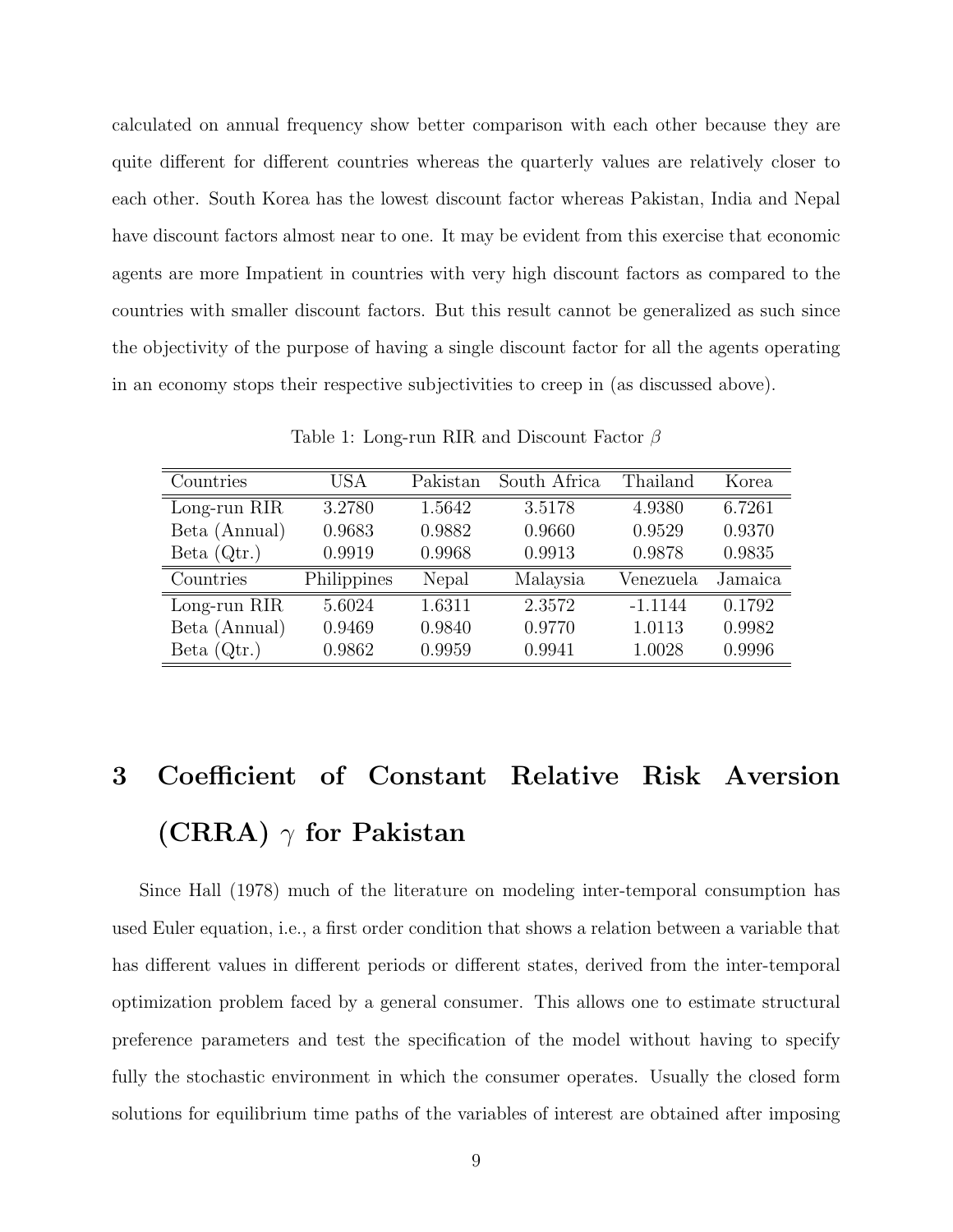strong assumptions on the stochastic properties of the variables of interest. Once these assumptions fail we get inconsistence estimates of the preference parameters. However, the Generalized Method of Moments (GMM) estimation procedure needs no distributional assumption. GMM estimates are consistent even in the presence of heteroscadasticity and autocorrelation in the error terms. The necessary condition for the GMM method to estimate the structural parameters is that it must hold the moment conditions (or orthogonality conditions).

The performance of non-linear GMM estimators creates a number of problems when we apply it on small sample which create measurement errors (Alan and Browning 2006, Attanasio and Low 2004). One solution of this problem is the use of log-linearized version of Euler equation which has a couple of issues of its own i.e. the log-linearized equation does not give a specification linear in parameters and second the constant of a log-linearized Euler equation includes conditional higher moments of consumption growth and interest rate, which looses identification of discount factor (Alan and Browning, 2006). Attanasio and Low (2004) showed that we can use log-linearized Euler equation even when the income process is heteroscadastic only for long panel data (about 40 periods) but availability of long panel data is not easy. Alan and Browning (2006) developed two alternative GMM estimators that deal explicitly with measurement error. They showed through Monte Carlo simulations that their estimators are better than conventional alternatives even for short panel data. Holt and Laury (2002) found that the average coefficient for developing countries is approximately 0.4 when defining utility over gain and not wealth. Cardenas and Carpenter (2007) showed that the coefficient of relative risk aversion, by ignoring wealth, from risk experiments in developing countries lies between 0.05 (Ethiopia) and 2.57(Paraguay).

While exploring the small sample properties of GMM estimators in consumption-based models Kocherlakota (1990), Mao (1990), Hansen et al. (1996) and Holman (1998) show that there is a bias in GMM estimates in small sample data with poor results for the coefficient of risk aversion. Pozzi (2003) showed by conducting a Monte Carlo study that the estimate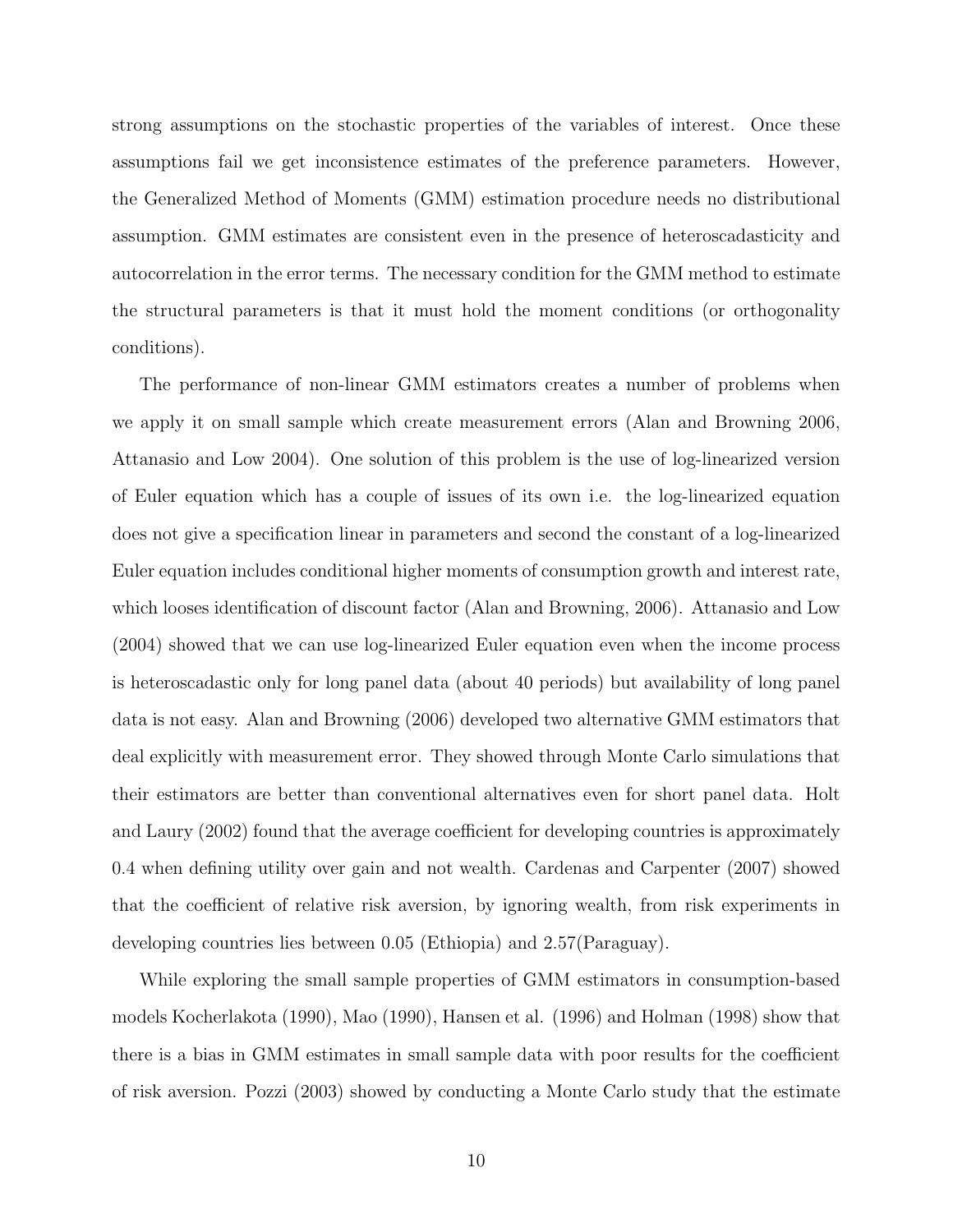of the coefficient of relative risk aversion tends to have a negative bias due to small sample problem. He also showed that the other estimates in the equation are not biased. In the next sections we estimate and test the consumption based asset pricing model for Pakistan's aggregate data on consumption with annual frequency (from 1960 to 2010) due to its non availability at higher frequencies. The GMM outcome also provides the parameter value for the discount factor as an externality.

#### 3.1 Estimation of Euler Equation of Consumption

The Euler equation of consumption (10) shows the expected rate of return on the assets as well as relative expected consumption stream which is negatively related to the risk aversion parameter. This is what shows if the consumers prefer to trade-off their consumption in the present with that of more of it in the future. In order to estimate preference parameters of the Euler equation, CRRA  $\gamma$  and discount factor  $\beta$ , GMM technique is used. The necessary condition for GMM method to estimate the structural parameters is that it must hold the moment.

To get the moment condition from equation (10) it is necessary to rearrange this equation as:

$$
\beta(1+r_t)\mathbb{E}_t\left(\frac{c_{t+1}}{c_t}\right)^{-\gamma} - 1 = 0\tag{12}
$$

According to Hansen and Singleton (1982) the discrete-time models of the optimization behavior of economic agents often lead to first-order conditions of the form:

$$
\mathbb{E}_t \left[ h(x_t, b_o) = 0 \right] \tag{13}
$$

where  $x_t$  a vector of variables is observed by agents at time t and  $b_o$  is a p dimensional parameter vector to be estimated. By comparing (12) and (13) we get: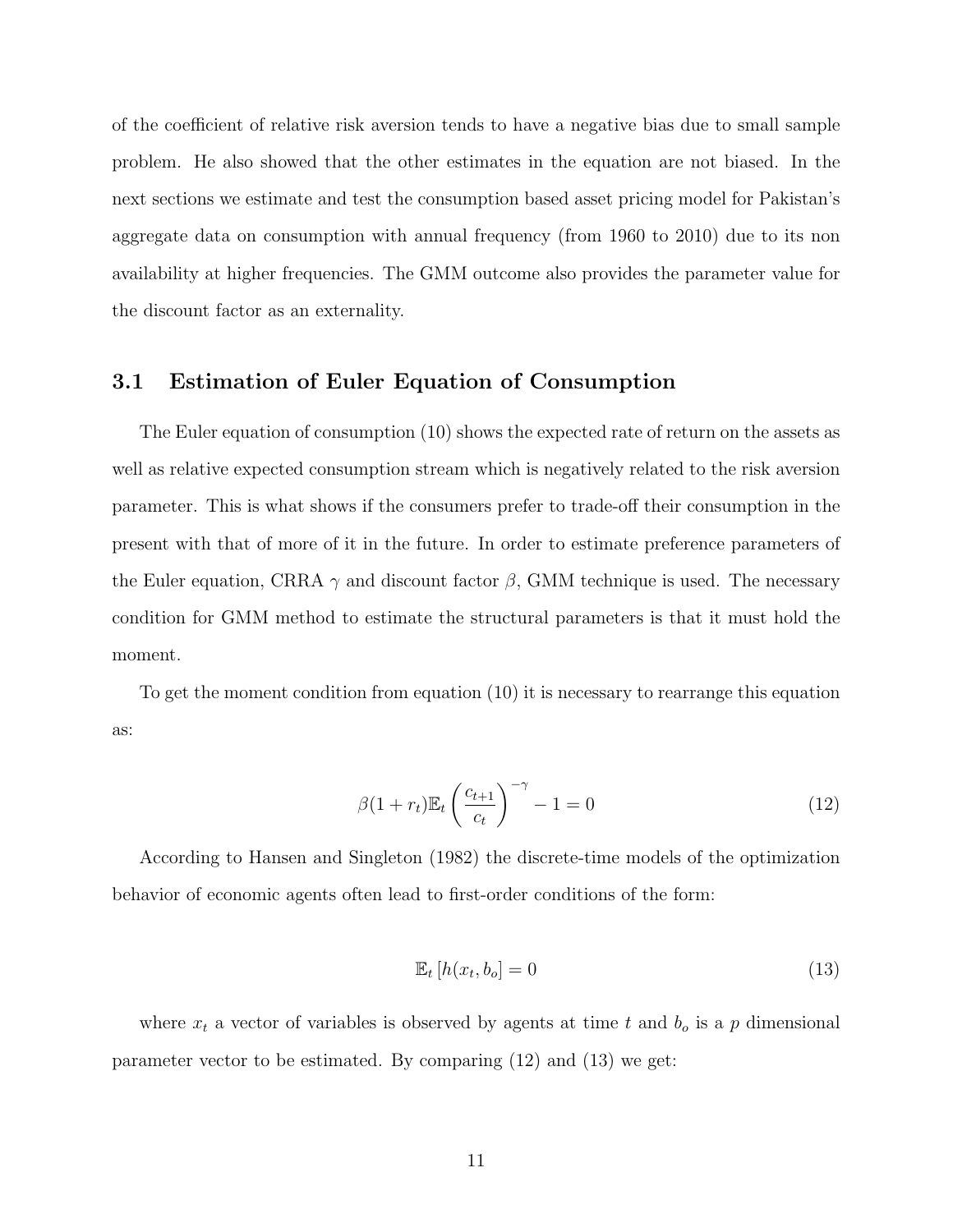$$
h(x_t, b_o) = \beta (1 + r_t) \mathbb{E}_t \left(\frac{c_{t+1}}{c_t}\right)^{-\gamma} - 1 \tag{14}
$$

where  $x_t = [r_t, c_t]$  and  $b_o =$  $\sqrt{ }$  $\Big\}$ γ β 1 . Let  $z_t$  denote a q dimensional vector of variables with finite second moments that are in agents information (e.g., consumption, interest rates, etc...) set. This is also called as a set of instrumental variables shown below:

$$
f(x_t, z_t, b_o) = h(x_t, b_o) \otimes z_t \tag{15}
$$

From (13) and (15) let us assume (as in Hansen and Singleton, 1982) that:

$$
E[f(x_t, z_t, b_o)] = 0 \tag{16}
$$

Now we will construct an objective function that depends only on the available information of the agents and unknown parameters b. Let  $g_0(b) = E[f(x_t, z_t, b_o)]$  according to Singleton (1982), if the model in (7) is true then the method of moment estimator of the function  $q$  is:

$$
g_T(b) = \frac{1}{T} \sum_{t=1}^{T} [f(x_t, z_t, b)] \tag{17}
$$

The value of  $g_T(b)$  at  $b = b_0$  should be close to zero for large values of T. In this paper, we follow Hansen and Singleton (1982) and choose  $b \in \omega$  (parameter space) to minimize the function  $J_t$  below:

$$
J_T(b) = g'_T(b)W_Tg_T(b)
$$
\n
$$
(18)
$$

where  $W_T$  is a symmetric, positive definite weighting matrix. The choice of weighting matrix  $W_T$  is such that which makes  $g_T$  close to zero. In order to implement this optimal procedure and to conduct asymptotically valid inference we need a consistent estimator of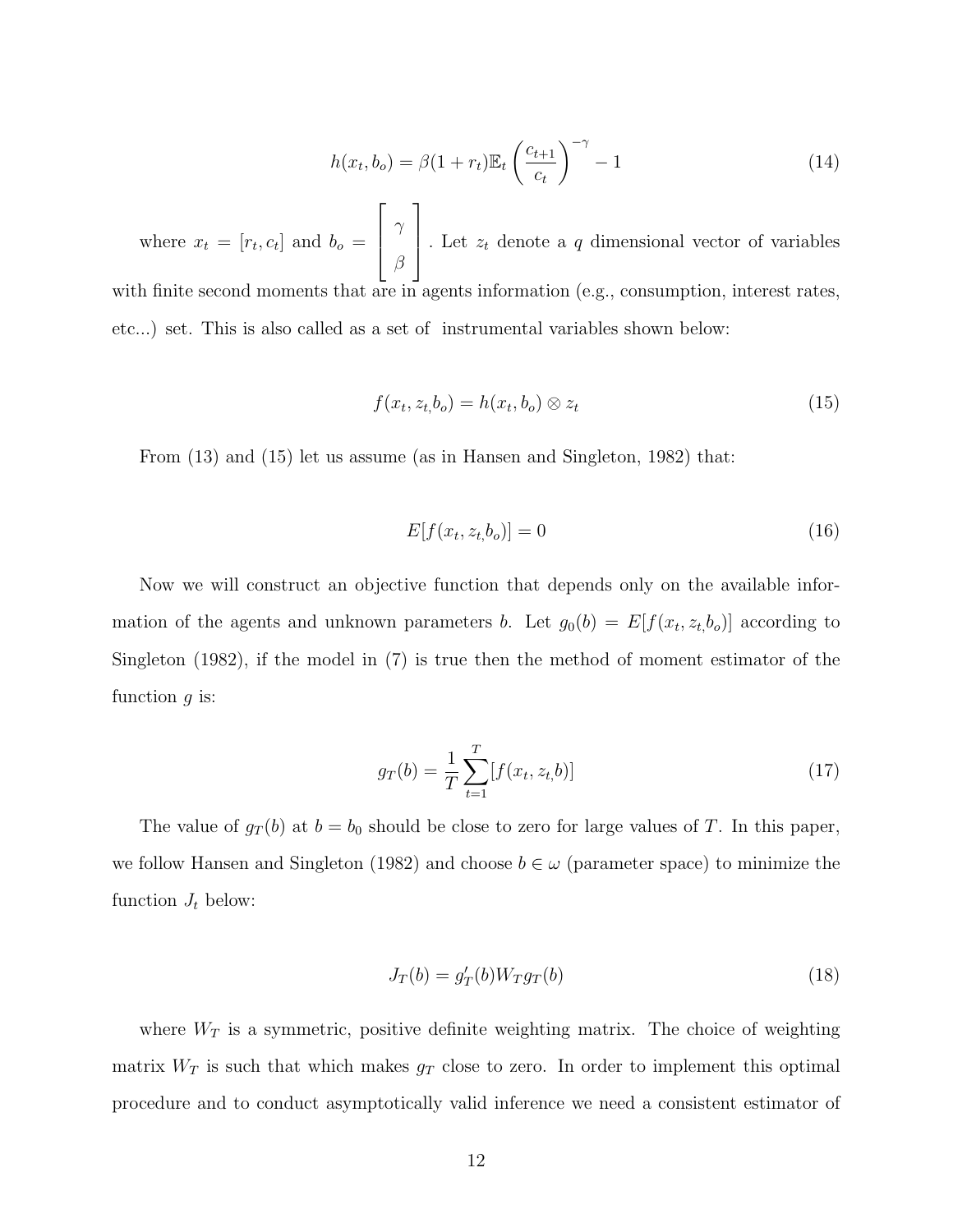$W_T^*$ . This can be estimated as:

$$
W_T^* = \frac{1}{T} \sum_{t=1}^T [f(x_t, z_t, b) f(x_t, z_t, b)'] \tag{19}
$$

To compute  $W_T^*$  a consistent estimator of  $b_o$  is needed. This can be obtained by initially using  $W_t = I_{r \times r}$  (identity matrix) and suboptimal choice of b in minimizing (18) and we get the values of  $b_T$ . By using this value of b in (19) we get  $W_T^*$ . Again by using the new values of  $W^*_T$ ,  $b_T$  can be obtained by minimizing equation (18). We repeat this process until the estimates converge. According to Puzzi (2003) this iterative GMM process is more efficient in small sample than a simple standard two-step procedure given by Hansen and Singleton (1982). There are two advantages of estimating non-linear Euler equation under GMM as given in Hansen and Singleton (1982):

(a) Unlike the maximum likelihood (ML) estimator, the GMM estimator does not require the specification of the joint distribution of the observed variables.

(b) The instrument vector does not need to be economically exogenous. The only requirement is that this vector be predetermined in the period when the agent forms his expectations. Both past and present values of the variables in the model can be used as instruments. Model estimator is consistent even when the instruments are not exogenous or when the disturbances are serially correlated.

### 3.2 Test for Validity of the Model

Following Hansen and Singleton (1982) we test the over identifying restrictions of the model. The test statistics is:

$$
P = T \times J_T(b) \tag{20}
$$

where T is the number of observation and  $J_T(b)$  is the statistic given in equation (18). Under the null hypothesis this test statistics (called J Statistics) distributed as  $\chi^2$  with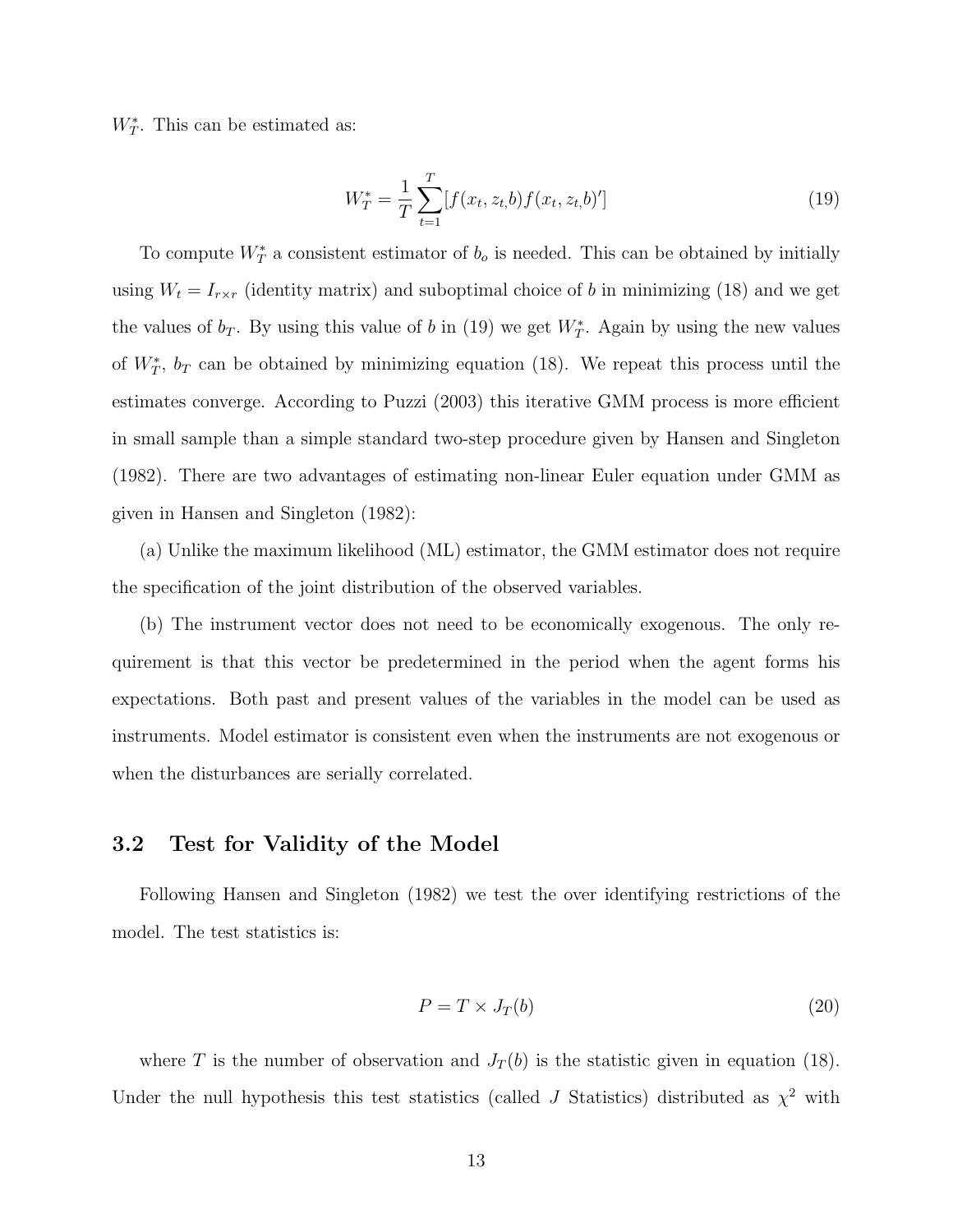$(qm - r)$  degree of freedom. Where q is the number of equation, m is the number of instruments and  $r$  is the number of parameters estimated. The null hypothesis for the  $J$ -test is that the over identifying restrictions (moment's conditions) are accepted. The rejection of the null provides evidence for mis-specification of the econometric model estimated, as well as the underlying economic model from which the Euler equation is obtained.

### 3.3 GMM Estimation Results

We estimate Euler equation (10) using annual data for Pakistan for 1960-2010. The choice of the data frequency is important for econometric practice. Most of the previous work is on the US monthly data series but the monthly or quarterly aggregate consumption and expenditure series are not available for Pakistan. The number of observations, even for the annual data, is only marginally sufficient for estimation however using annual data is the only available option for this study. Annual consumption per capita series for Pakistan for 1960-2010 has been extracted from Economic Survey of Pakistan. The requirement for Generalized Method of Moment estimation is that all variables in the model should be stationary. Before applying GMM stationarity of consumption growth and real interest rate need to be checked. We apply Augmented Dickey- Fuller unit root test to do so. Results in Table 2 show that both the variables are stationary at level.

Table 2: Augmented Dickey- Fuller Unit root Test Results

| Variables          | ADF test Statistics Probability |        | Remarks     |
|--------------------|---------------------------------|--------|-------------|
| Consumption growth | -8.8422                         | 0.0001 | Reject null |
| Interest rate      | $-3.1214$                       | 0.0312 | Reject null |

We have used two sets of instruments in the estimation procedure. Hansen and Singleton (1982) use different combinations of these variables (consumption growth and interest rate) as instrumental variables. Hall (1988) suggested that all instruments are lagged at least two periods to deal with possible time aggregation problems. We follow the both. For simplicity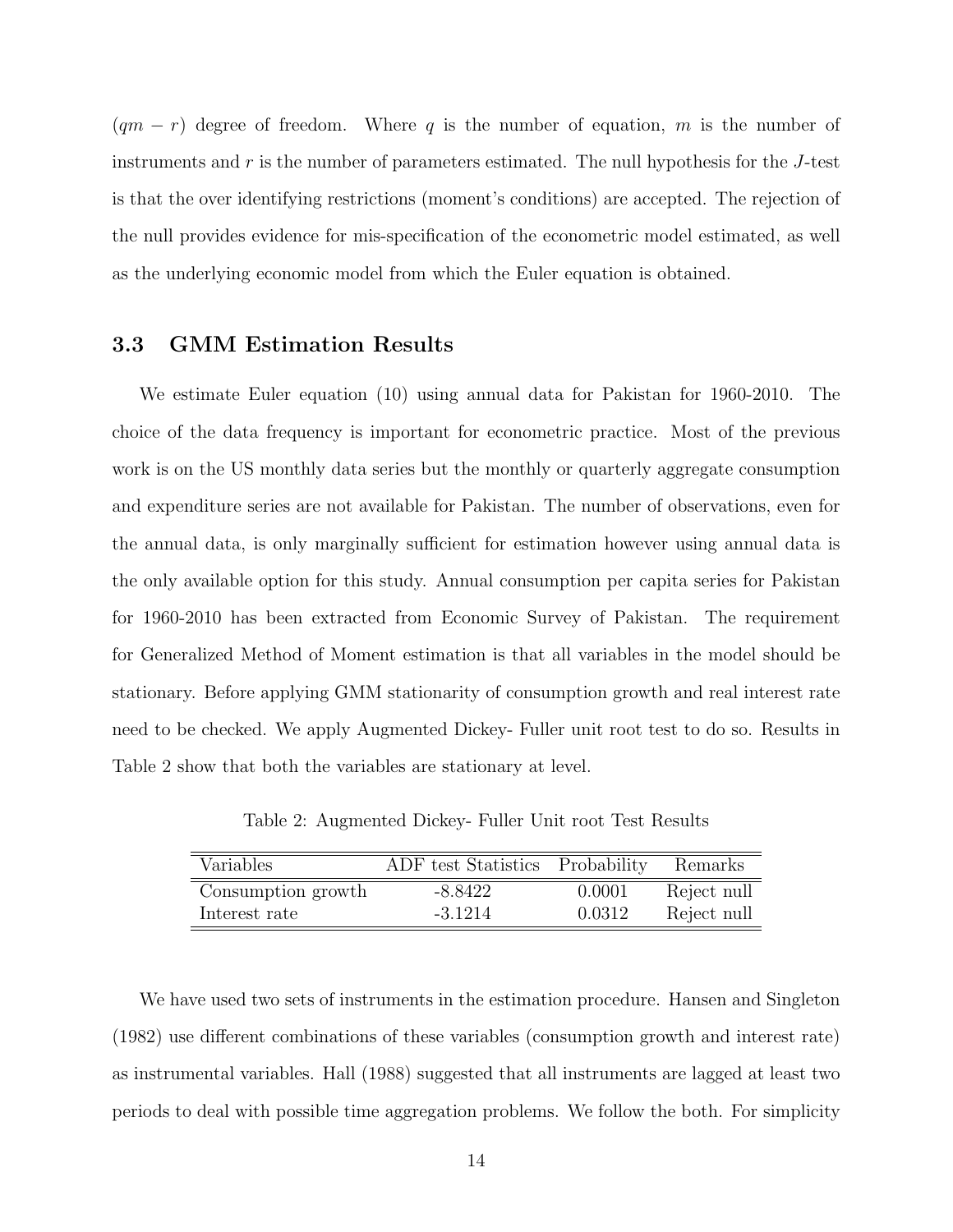we assume,  $\frac{c_{t+1}}{c}$  $\frac{t+1}{c_t} = c^*$ .

Instrument sets which we have used in estimation of Euler equation are given below:

- Set 1:  $Constant, r_{t-2}, r_{t-3}, c_{t-2}^*, c_{t-3}^*$
- Set 2:  $Constant, (1 + r_{t-2}), (1 + r_{t-3}), c_{t-2}^*, c_{t-3}^*$

Table 3: GMM Estimation Results with Different sets of Instruments

| Model No. |         |         | J statistics= $(T \times J_T(b))$ Degree of Freedom P-values |            |          |
|-----------|---------|---------|--------------------------------------------------------------|------------|----------|
|           | 0.992   | 0.576   | 4.903                                                        | $1 (=5-2)$ | 0.18     |
|           | (0.004) | (0.045) |                                                              |            |          |
|           | 0.986   | 0.571   | 4.921                                                        | $1(=5-2)$  | $0.22\,$ |
|           | (0.008) | (0.048) |                                                              |            |          |

Note: The terms in parenthesis are standard errors

The estimated results of Euler equation (10) for Pakistan's annual data are reported in Table 3. From the table, over identifying restrictions are valid for both models, as p values of J-statistic indicate at 5% significance level. For both sets we get similar results, i.e., CRRA parameter's value is 0.576 and average discount factor of two alternative specifications is 0.9885 and their standard errors indicate that both are different from zero. Also the estimate for the discount factor confirms the result from the simple Fisher equation used earlier in the paper.

According to Ogaki and Reinhart (1998), there is a negative relationship between  $\gamma$  and β for US data when estimating Euler equation. Thus if high estimate for β is found then it is intuitive that the estimate for  $\gamma$  is low. This estimated coefficient of relative risk aversion lies within the ranges of CRRA for developing country (Cardenas and Carpenter. 2008), i.e., from  $[0.05 - t_0 - 2.57]$ .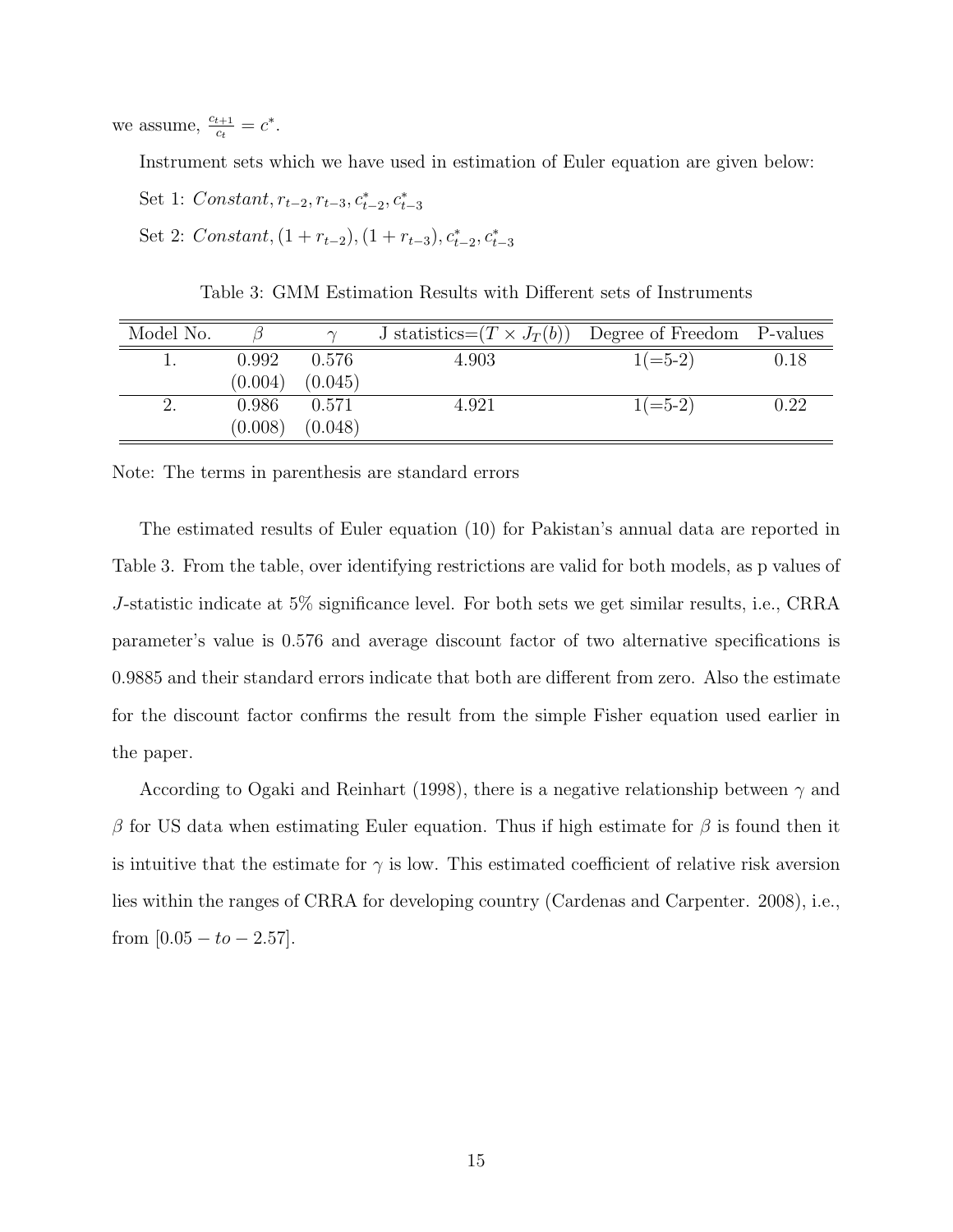## 4 Conclusion

We have shown the calculation of the discount factor and estimation of the CRRA coefficient in a small data set for Pakistan. By doing so we have distinguished between the values obtained by us and the values of these parameters generally available in empirical literature. However, we have stayed away from interpreting the results of our parameter values. But we show in Figure 1 and Figure 2 that when the values of these parameters change so does the magnitude of the impulse response functions of a simple New Keynesian model in response to policy shocks. This change in magnitude of impulse response functions is relatively higher in models with nominally rigid, or sticky, prices.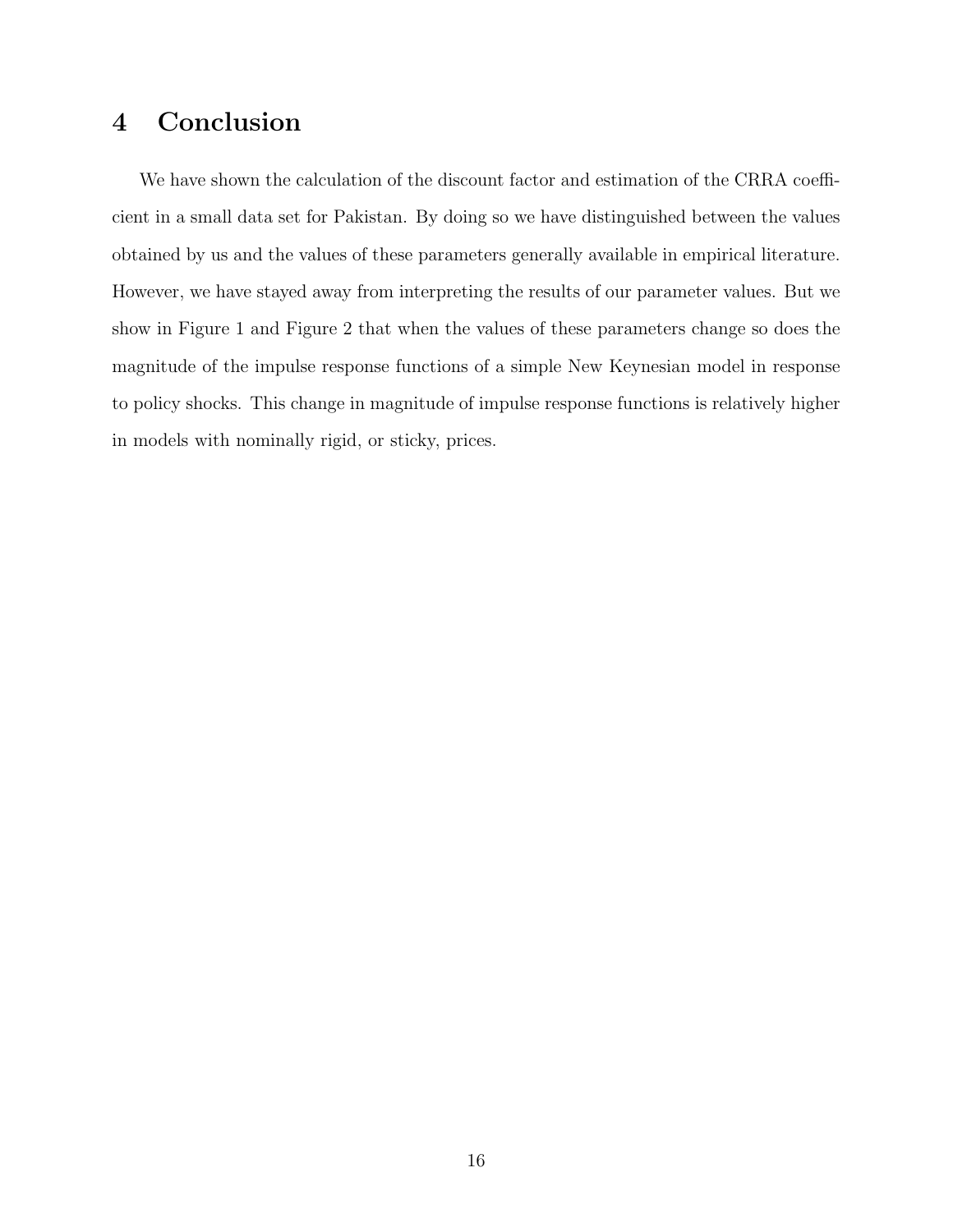## References

Alan, S. and M. Browning (2006). *Estimating Intertemporal Allocation Parameters Using Simulated Residual Estimation*, Working Paper No. 284, Economics Working Papers Series, Department of Economics, University of Oxford.

Amemiya, T. (1985). Instrumental Variable Estimator for the nonlinear Errors-in-Variables model, *Journal of Econometrics*, 28(3), 273-289.

Attanasio, O. P. and H. Low (2004). Estimating Euler Equations, *Review of Economic Dynamics*, 7, 405-435.

Brock, William A. (1982). *Asset Prices in a Production Economy*, In The Economics of information and uncertainty, edited by John J. McCall. Chicago: Univ. Chicago Press.

Cardenas, J. C. and Carpenter, J. P. (2008). Behavioral development economics: Lessons from field labs in developing countries, *Journal of Development Studies*, 44(3), 311-328.

Epstein, L.G. and S.E. Zin (1991). Substitution, Risk Aversion, and the Temporal Behavior of Consumption and Asset Returns: An Empirical Analysis. *Journal of Economic Theory*, 99(2): 263-286.

Fisher, I. (1930). *The Theory of Interest*, New York: Macmillan.

Fuhrer, J.C., Moore, G.R., Schuh, S.D. (1995). Estimating the linear-quadratic inventory model: maximum likelihood versus Generalized Method of Moments. *Journal of Monetary Economics*, 35: 115 - 157.

Gali, J. (2008). *Monetary Policy, Inflation and the Business Cycle*, Princeton University Press.

Goldin, J. (2007). Making Decisions about the Future: The Discounted-Utility Model. *Mind Matters: The Wesleyan Journal of Psychology*, 2: 49-56.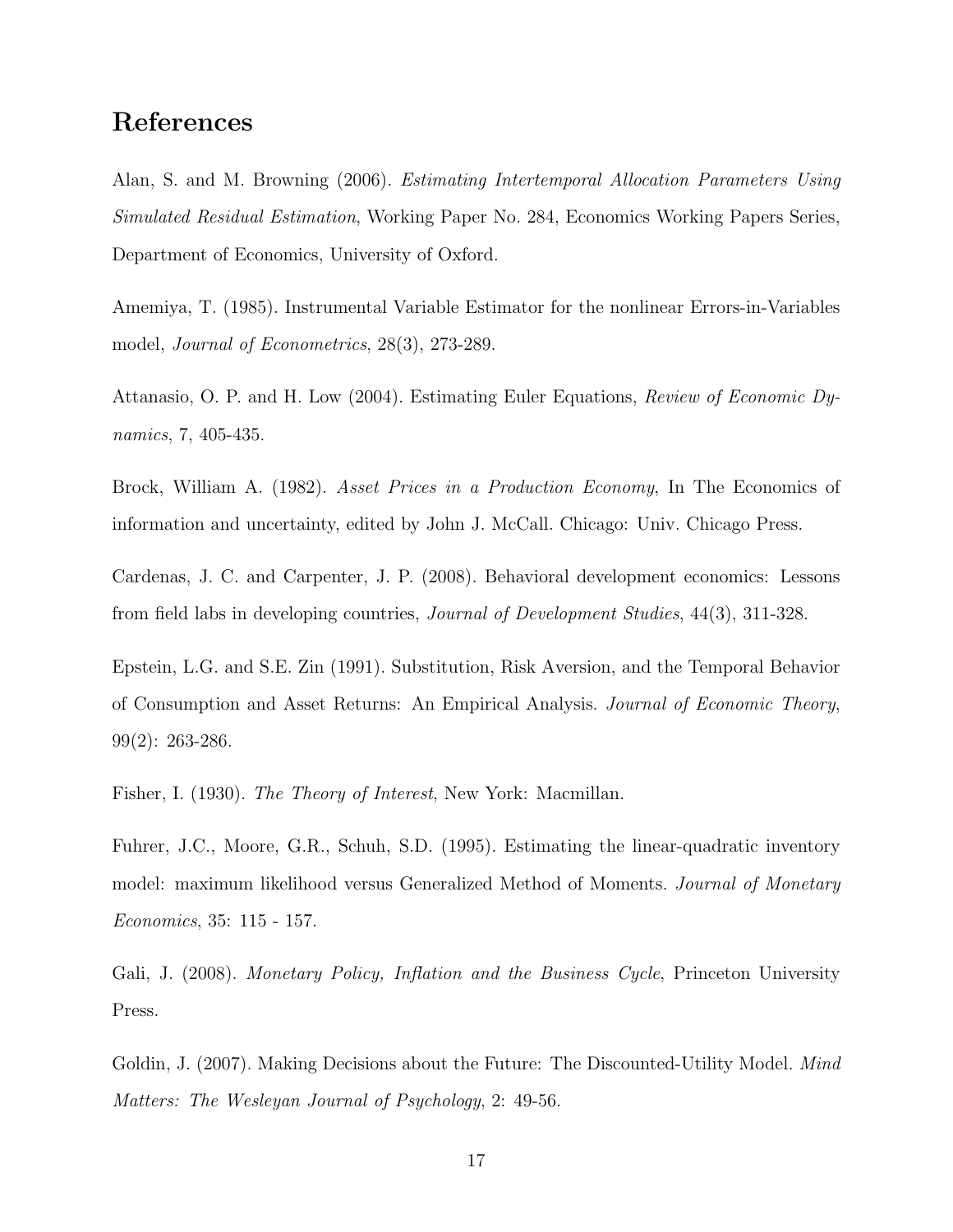Hall, R. E., (1978). Stochastic Implications of the Life Cycle-Permanent Income Hypothesis: Theory and Evidence, *Journal of Political Economy*, 86: 971-987.

Hall, R. E., (1988). Intertemporal substitution in consumption. *Journal of Political Economy*, 96: 339–357.

Hansen, L.P., (1982). Large Sample Properties of Generalized Method of Moments Estimators. *Econometrica*, 50: 1029-1054.

Hansen, L. P. and T. J. Sargent (1980). Formulating and Estimating Dynamic Linear Rational Expectations, *Journal of Economic Dynamics and Control*, Vol. 2, 7-46.

Hansen, L.P. and K.J. Singleton (1982). Generalized Instrumental Variables Estimation of Nonlinear Rational Expectations Models, *Econometrica*. 50: 1269-1286.

Hansen, L.P. and K.J. Singleton (1984). Generalized Instrumental Variables Estimation of Nonlinear Rational Expectations Models: Errata, *Econometrica*. 52: 267-268.

Hansen, L.P., Heaton, J., Yaron, A.(1996). Finite sample properties of some alternative GMM estimators. *Journal Business and Economics Statistics*, 14: 262-280.

Hansen, L.P. and K.J. Singleton (1996). Efficient Estimation of Linear Asset Pricing Models with Moving-Average Errors, *Journal of Business and Economic Statistics*, 14: 53-68.

Holt, C. A. and Laury, S. K. (2002). Risk aversion and incentive effects, *American Economic Review*, 92: 1644-1655.

Kocherlakota, N.R. (1990). On tests of representative consumer asset pricing models, *Journal of Monetary Economics*, 26: 285-304.

Lucas, R.E. Jr. and T. J. Sargent (1981). *Linear Rational Expectations Models for Dynamically Interrelated Variables*, in Rational Expectation and Economic Practice, ed. Minneapolis: University of Minnesota Press.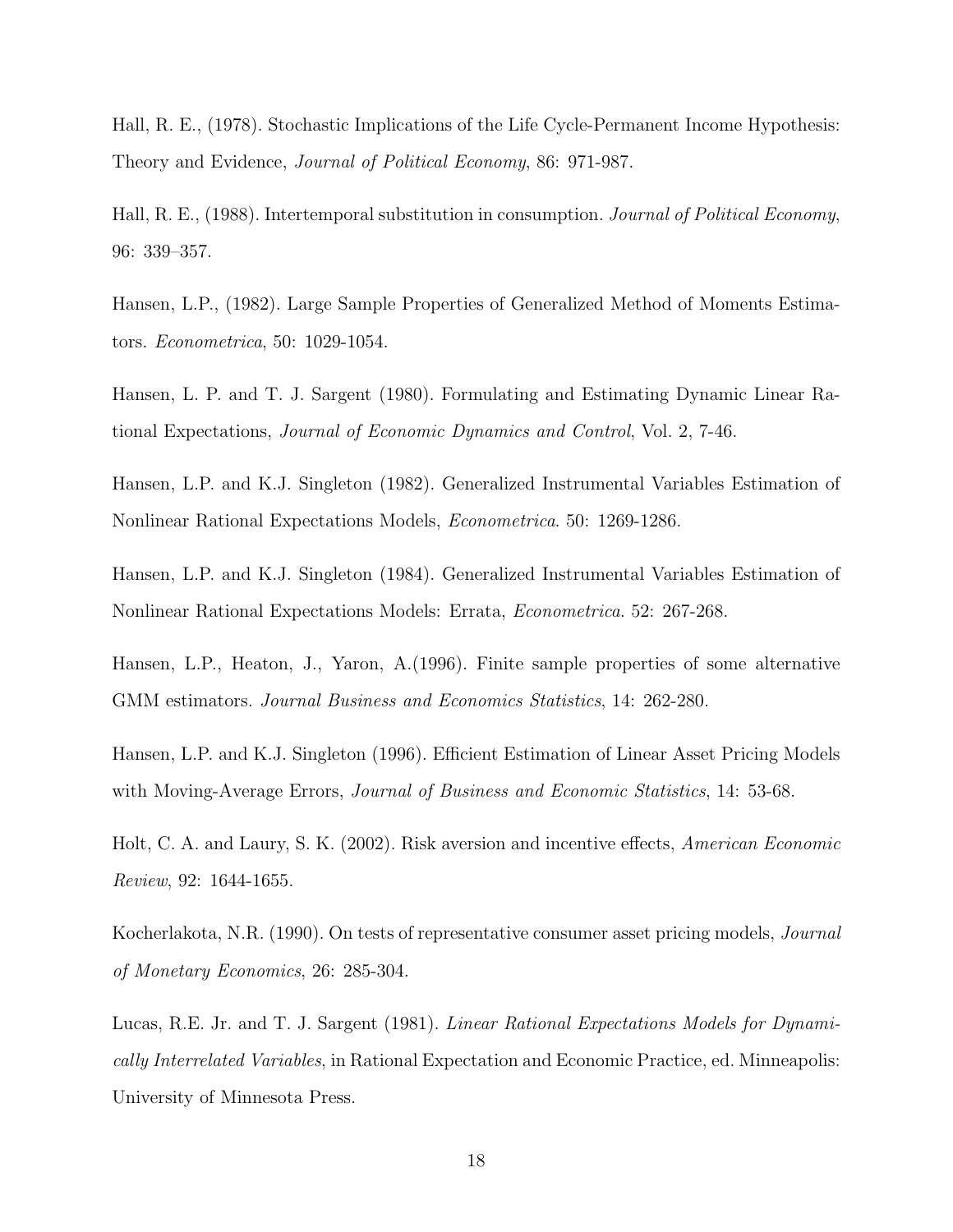Murat T. (2006). Aggregate Consumption and the Risk Free Rates in Turkey: An Empirical Analysis *Sosyal Bilimler Dergisi*.

Mao, C. (1990). *Hypothesis testing and finite sample properties of Generalized Method of Moments estimators: a Monte Carlo study*, Working Paper 90-12, Federal Reserve Bank of Richmond.

Ogaki, M., Reinhart, C.M. (1998). Measuring intertemporal substitution: the role of durable goods. *Journal of Political Economy*, 106: 1078–1098.

Pozzi, L. (2003). The coefficient of relative risk aversion: a Monte Carlo study investigating small sample estimator problems, *Economic Modeling* 20: 923-940.

Walsh, C. E. (2010). *Monetary Theory and Policy*, 3rd Ed., MIT Press.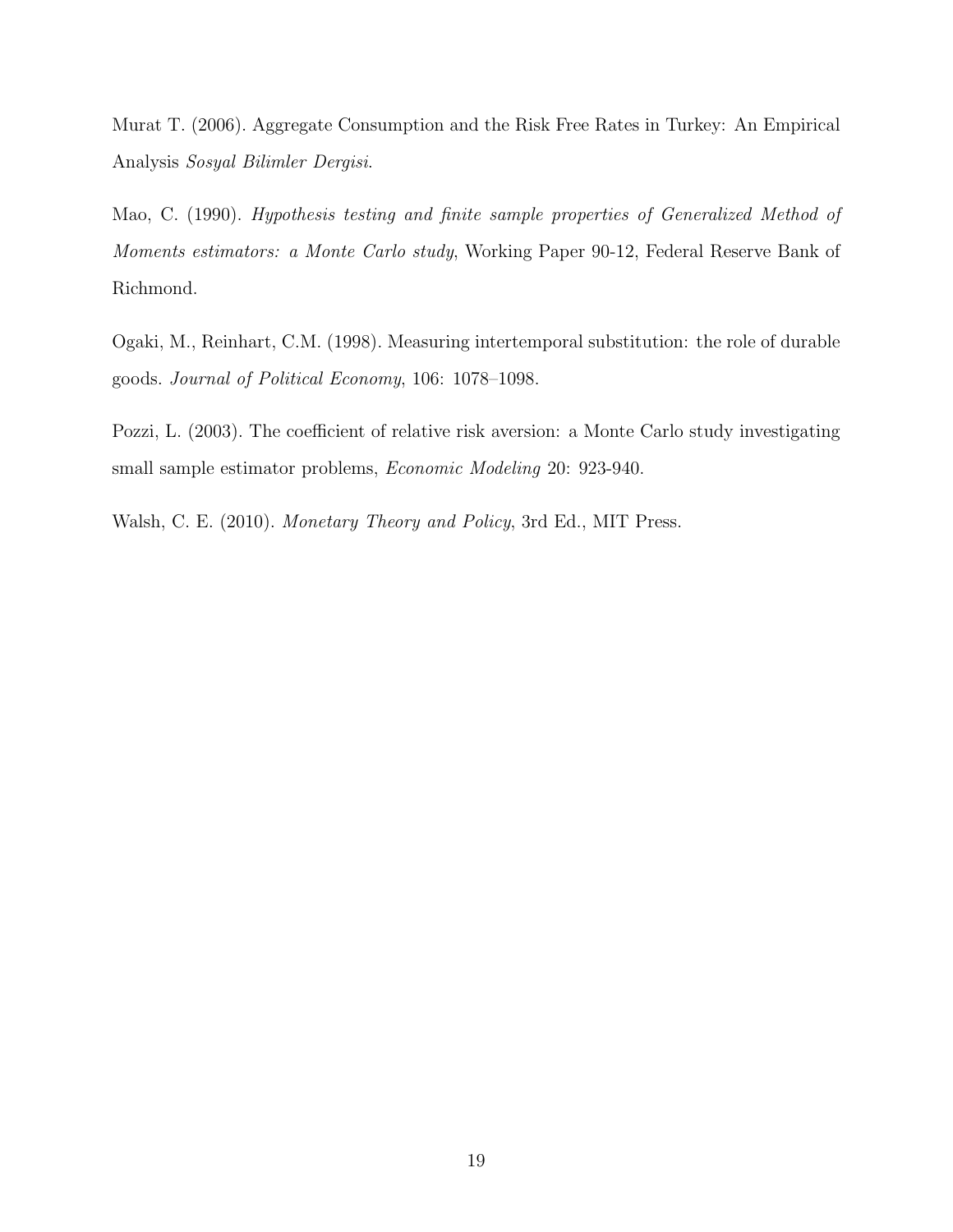# Appendix

For counterfactual simulations, we have considered the following log-linearized version of textbook New-Keynesian model:

$$
\tilde{y}_t = E_t \left\{ \tilde{y}_{t+1} \right\} - \frac{1}{\gamma} (i_t - E_t(\tilde{\pi}_{t+1}) - r^n) \to (Linearized - IS - Curve)
$$
\n(21)

$$
\tilde{\pi}_t = \beta E_t(\tilde{\pi}_{t+1}) + \tilde{xy}_t \rightarrow (Linearized - NK - Phillips - Curve)
$$
\n(22)

Where,  $\kappa = \frac{(1-\theta)(1-\beta\theta)\Theta}{\theta}$ θ

$$
r^{n} = \rho + \gamma \psi(\rho_{a} - 1)a_{t} \rightarrow (Linearized - natural - rate - equation)
$$
 (23)

$$
\tilde{y}_t = a_t + (1 - \alpha)n_t \to (Linearized - production - function)
$$
\n(24)

$$
m_t = \tilde{\pi}_t + \tilde{y}_t - \eta(i_t) \rightarrow (Linearized - money - demand - function)
$$
 (25)

$$
i_t = \rho + \varphi_\pi \tilde{n}_t + \varphi_y \tilde{y}_t + v_{i,t} \to (Linearized - Taylor - rule)
$$
\n(26)

$$
a_t = \rho_a a_{t-1} + \epsilon_{a,t} \rightarrow (\text{Pr} \, \text{oductivity} - \text{Shock}) \tag{27}
$$

$$
v_{i,t} = \rho_v v_{i,t-1} + \epsilon_{v,t} \rightarrow (Monetary - Policy - Shock)
$$
\n(28)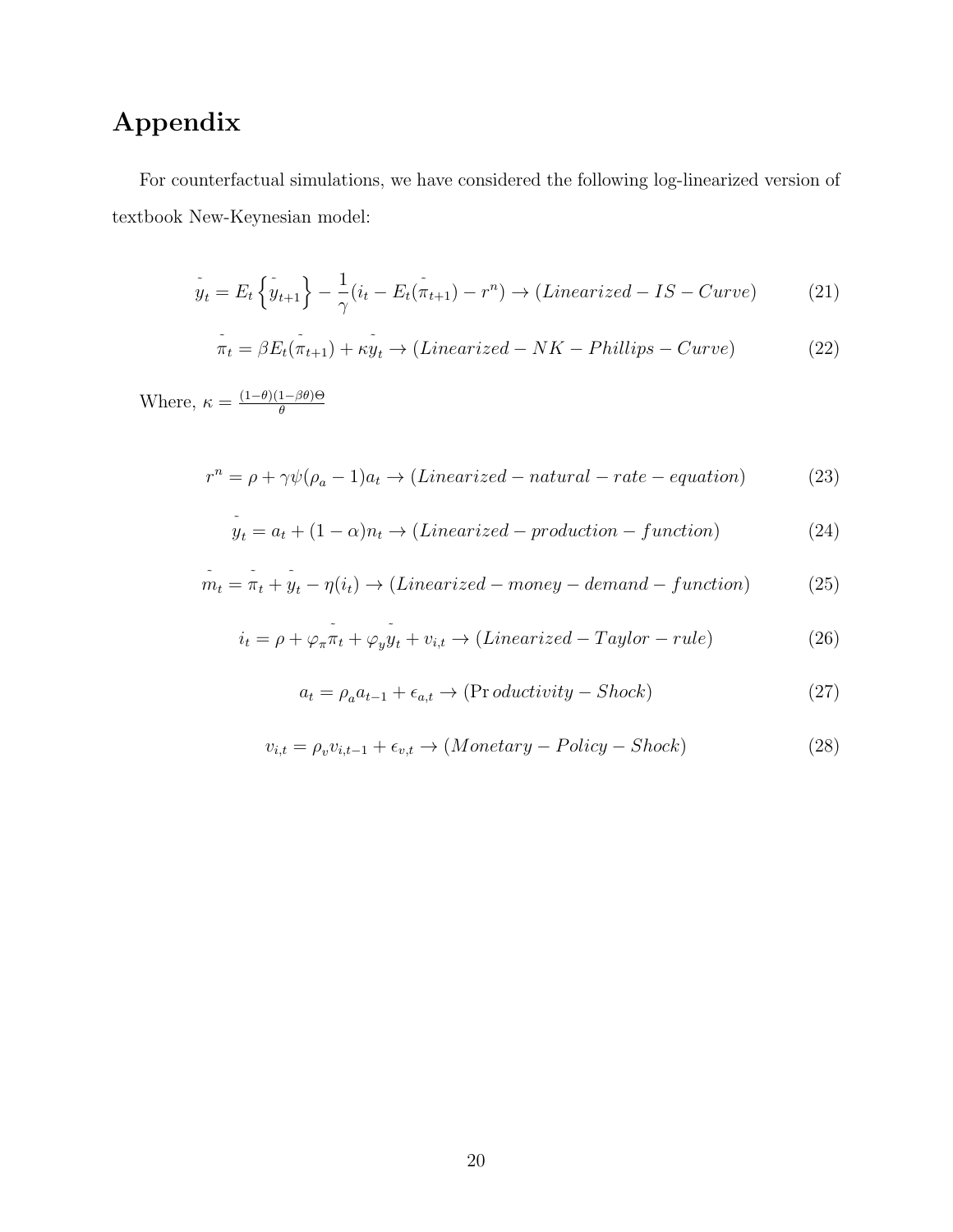|  |  | Table 4: Selected parameter values for simulations |
|--|--|----------------------------------------------------|
|  |  |                                                    |

| Parameters      | Description                                                              | Benchmark Values                  |
|-----------------|--------------------------------------------------------------------------|-----------------------------------|
| $\alpha$        | Share of Capital in production function                                  | 0.50                              |
|                 | Subjective Discount Factor                                               | 0.99                              |
| $\theta$        | Measure of price stickiness                                              | 0.75                              |
| $\kappa$        | Slope Coefficient in NKPC                                                | $(1-\theta)(1-\beta\theta)\Theta$ |
|                 | Real interest rate in the steady state                                   | $-LOG(\beta)$                     |
| $\gamma$        | Parameter of Risk Aversion                                               | 2.00                              |
| $\phi_y$        | Sensitivity of the central bank with respect to the output gap           | 0.50                              |
| $\varphi_{\pi}$ | Sensitivity of the central bank with respect to inflation                | 1.50                              |
| $\eta$          | Elasticity of the money demand with respect to the nominal interest rate | 2.00                              |
| $\rho_a$        | Persistence of the technology shock                                      | 0.99                              |
| $\rho_{v}$      | Persistence of the monetary policy shock                                 | 0.85                              |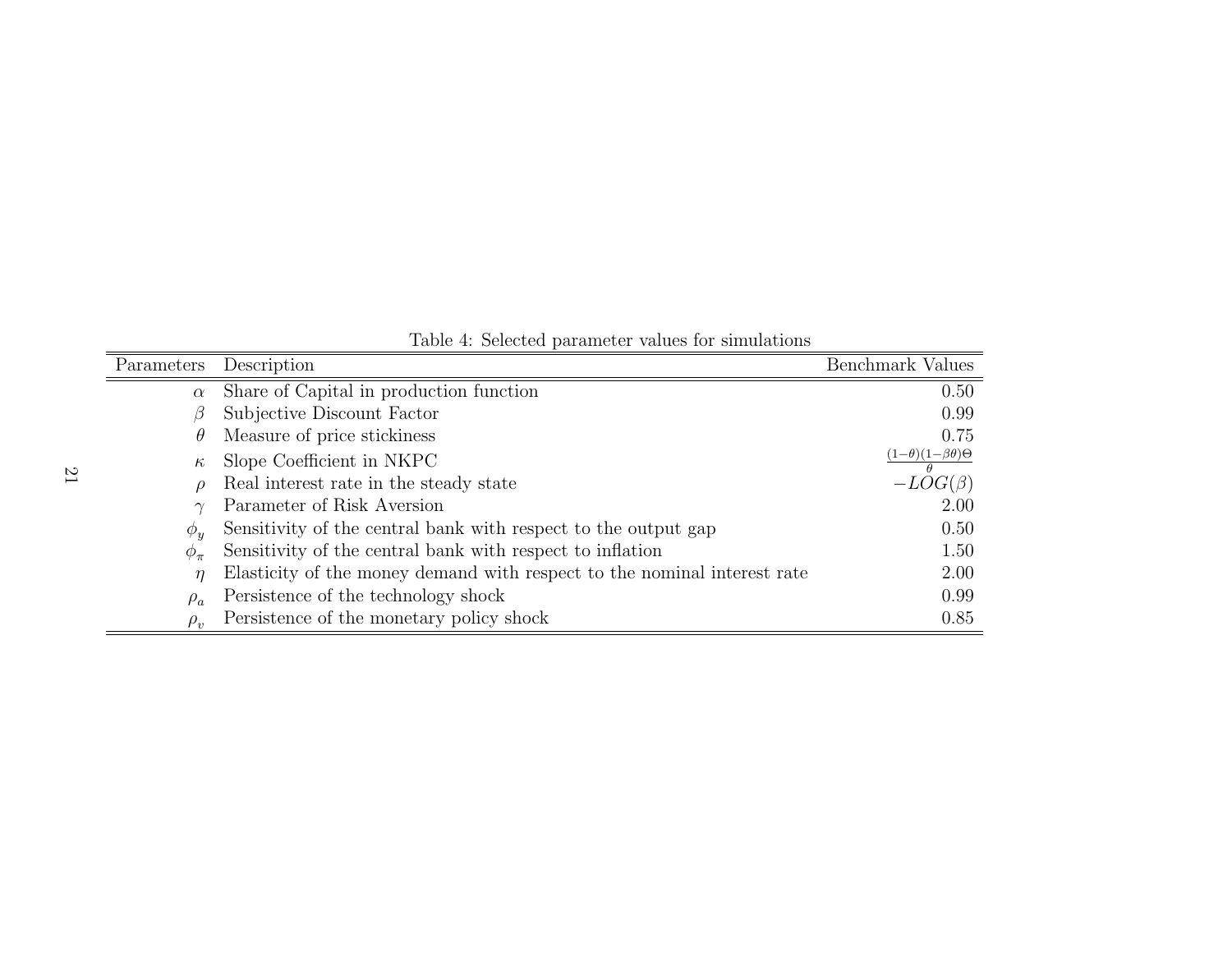

Figure 1: Impact of Positive Monetary Policy Shock: When  $\theta = 0$  (i.e., Flexible Prices)